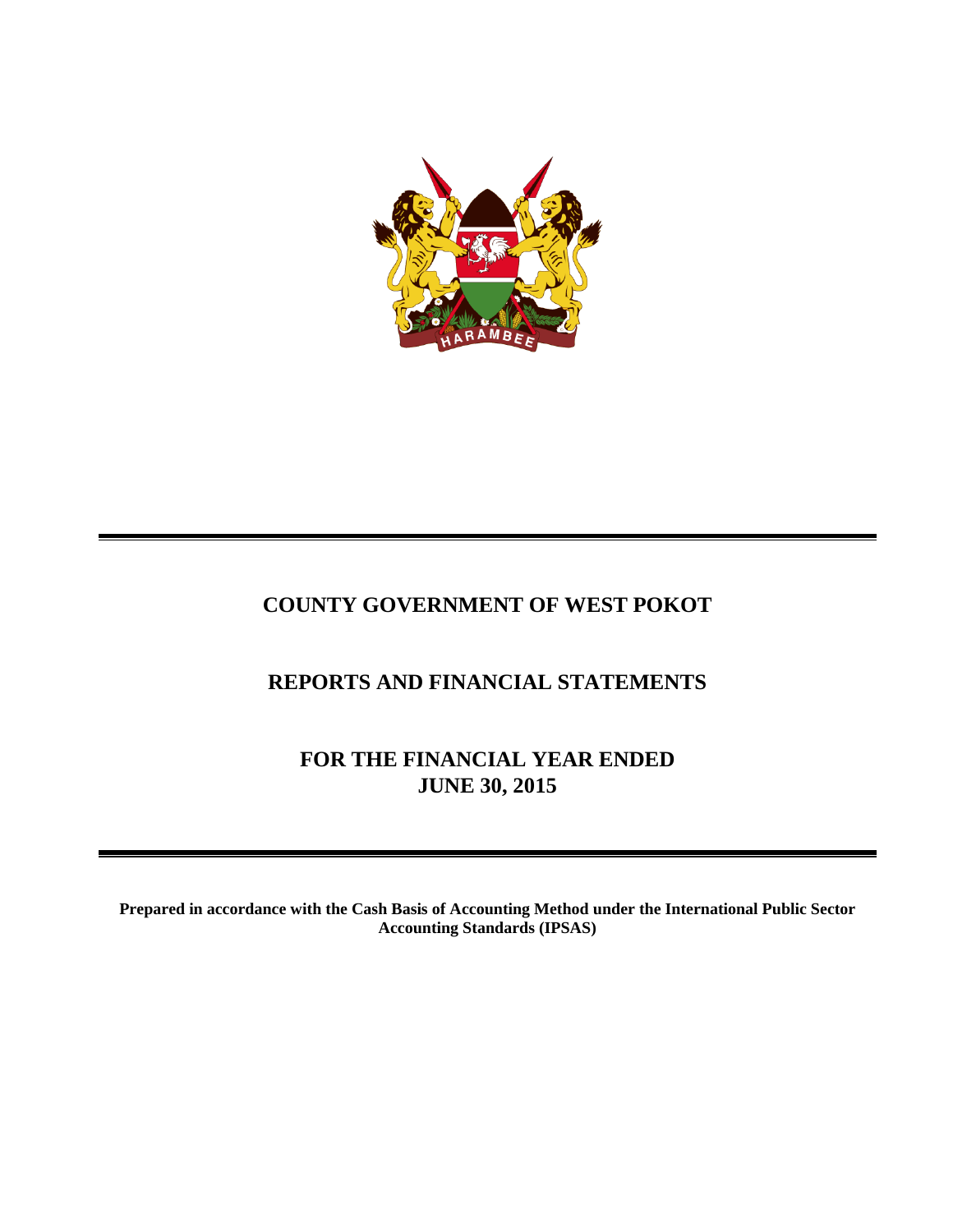|         | I. KEY COUNTY GOVERNMENT OF WEST POKOT INFORMATION AND MANAGEMENT  3    |  |
|---------|-------------------------------------------------------------------------|--|
| $\Pi$ . |                                                                         |  |
|         |                                                                         |  |
|         | III. STATEMENT OF COUNTY GOVERNMENT OF WEST POKOT MANAGEMENT            |  |
|         |                                                                         |  |
|         | IV. REPORT OF THE INDEPENDENT AUDITORS ON THE COUNTY GOVERNMENT OF WEST |  |
|         |                                                                         |  |
|         |                                                                         |  |
|         |                                                                         |  |
|         | VIII. SUMMARY STATEMENT OF APPROPRIATION: RECURRENT & DEVELOPMENT       |  |
|         |                                                                         |  |
|         |                                                                         |  |
|         |                                                                         |  |
|         |                                                                         |  |
|         |                                                                         |  |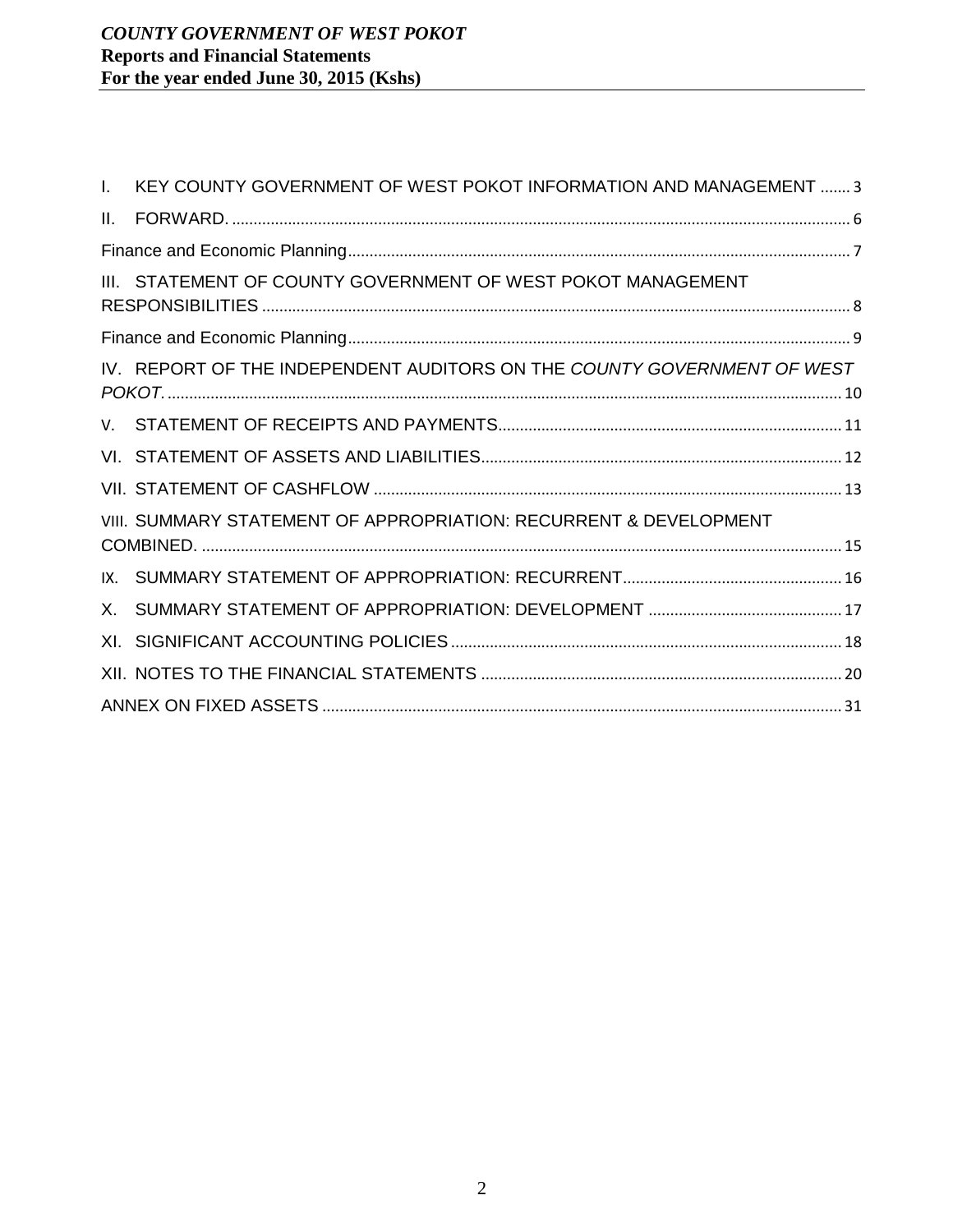# **I. KEY COUNTY GOVERNMENT OF WEST POKOT INFORMATION AND MANAGEMENT**

#### <span id="page-2-0"></span>**(a) Background information**

The County is constituted as per the constitution of Kenya is headed by the County Governor, who is responsible for the general policy and strategic direction of the County.

#### **(b) Key Management**

The County Government of West Pokot's day-to-day management is under the following key organs:

- County Government Executive(County Treasury); And
- County Assembly(Finance Budget and Appropriation Committee)

#### **(c) Fiduciary Management**

The key management personnel who held office during the financial year ended  $30<sup>th</sup>$  June 2015 and who had direct fiduciary responsibility were:

| N <sub>0</sub> | <b>Designation</b>                                                                  | <b>Name</b>                     |
|----------------|-------------------------------------------------------------------------------------|---------------------------------|
| 1.             | <b>Accounting Officer</b><br>Office of the Governor                                 | <b>Mr. Jackson Pengat</b>       |
| 2.             | <b>Accounting Officer</b><br>Finance & Economic planning                            | <b>Mr. Jackson Pengat</b>       |
| 3.             | Interim Accounting Officer<br>Roads, Public works & Transport                       | Mr. Elias Mnanga                |
| 4.             | <b>Accounting Officer</b><br><b>Health and Sanitation</b>                           | Mr. James Akudian               |
| 5.             | Accounting officer<br>Education and ICT                                             | Mr. Alukulem Juma David         |
| 6.             | <b>Accounting Officer</b><br>Agriculture and Irrigation                             | Mrs. Lilian Chepigh Korinyang   |
| 7.             | Accounting officer<br>Livestock development, Veterinary<br>services and Fisheries   | <b>Mrs. Christine Akuto</b>     |
| 8.             | <b>Accounting Officer</b><br>Trade, Industry, Cooperative<br>Development and Energy | Mrs. Dinah Cherotich Ngorokomoi |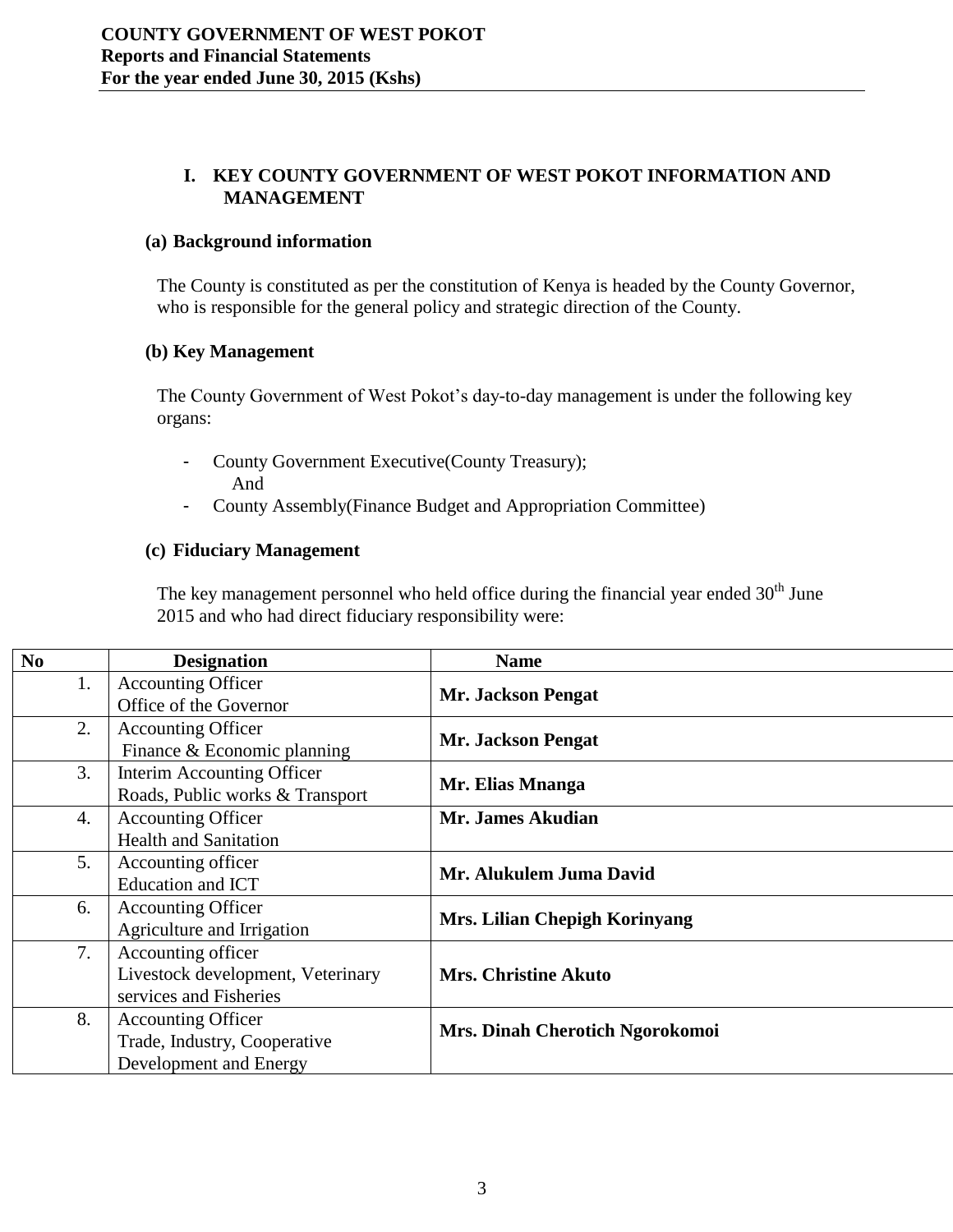| N <sub>0</sub> | <b>Designation</b>                  | <b>Name</b>                 |
|----------------|-------------------------------------|-----------------------------|
| 9.             | <b>Accounting Officer</b>           |                             |
|                | Lands, Physical planning and urban  | <b>Mr. Mathew Rionokal</b>  |
|                | Development & Housing               |                             |
| 10.            | <b>Accounting Officer</b>           |                             |
|                | Water, Environment and Natural      | Mr. Alfred Tulel Ngolekou   |
|                | Resources                           |                             |
| 11.            | <b>Accounting Officer</b>           |                             |
|                | Tourism, Culture, Gender and Social | <b>Mr. Kales Moses</b>      |
|                | Development                         |                             |
| 12.            | <b>Accounting Officer</b>           | Mr. Julius Ariwomoi         |
|                | west Pokot County Assembly          |                             |
| 13.            | <b>Accounting Officer</b>           |                             |
|                | West Pokot County Public Service    | <b>Ms. Carolyne Chezupo</b> |
|                | Board                               |                             |

#### **(d) Fiduciary Oversight Arrangements**

Here, provide a high-level description of the key fiduciary oversight arrangements covering (say):

- **-** Audit and finance committee activities
- **-** County assembly committee activities
- **-** Development partner oversight activities
- **-** Other oversight activities

#### **(e) County Government of West Pokot Headquarters**

P.O. Box 222 Office of the Governor Off Kapenguria County Hospital Road Kapenguria, KENYA

#### **(f) County Government of West Pokot Contacts**

Telephone: (254) 0532014000 E-mail: info@westpokot.go.ke Website: www.westpokot.go.ke

#### **(g) County Government of West Pokot Bankers**

- 1. Central Bank of Kenya Haile Selassie Avenue P.O. Box 60000 City Square 00200 Nairobi, Kenya
- 2. Kenya Commercial Bank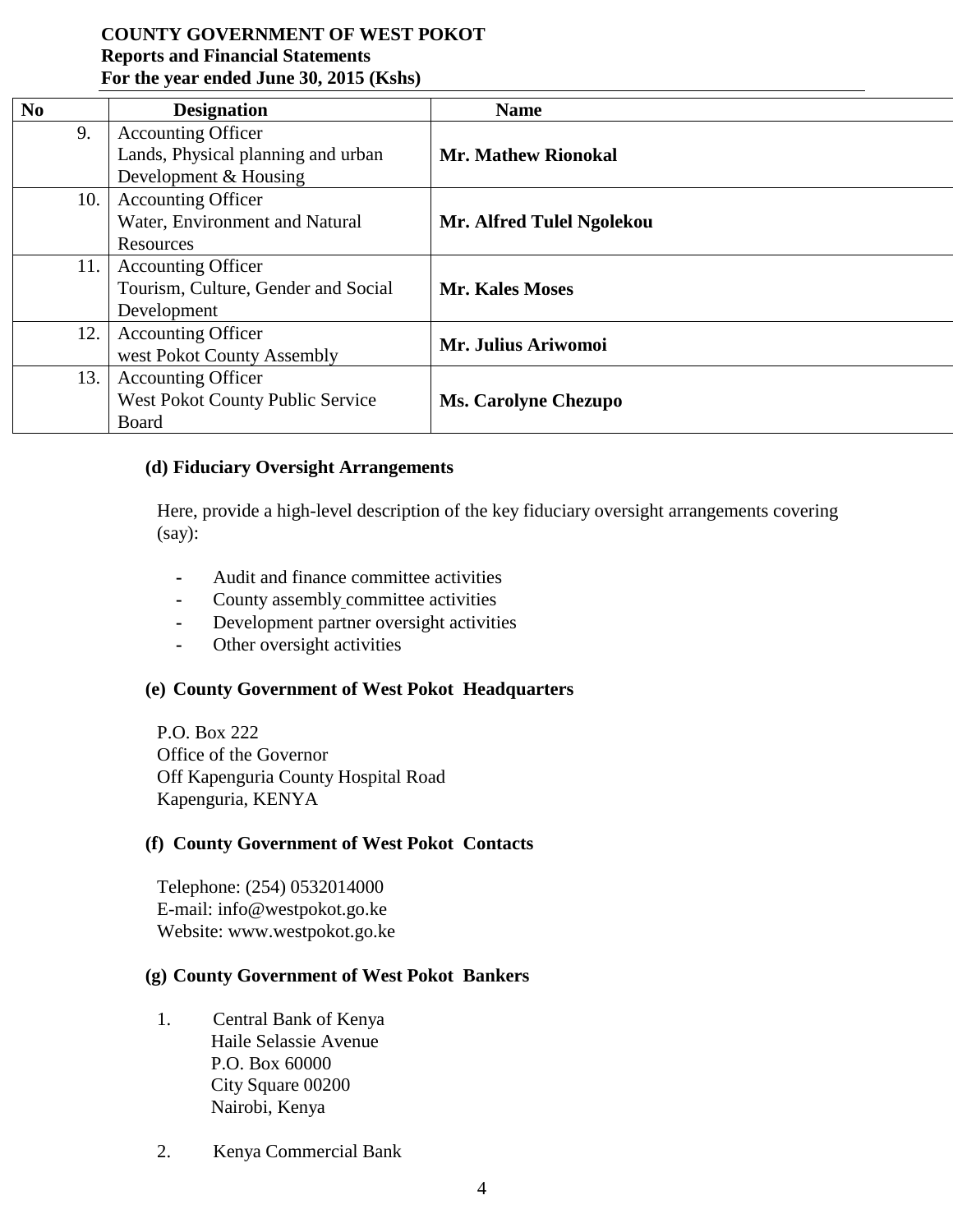Kapenguria Branch, P.O Box Kapenguria

3. Equity bank Kapenguria Branch P.O Box Kapenguria

# **(h) Independent Auditors**

Auditor General Kenya National Audit Office Anniversary Towers, University Way P.O. Box 30084 GOP 00100 Nairobi, Kenya

# **(i) Principal Legal Adviser**

The Attorney General State Law Office Harambee Avenue P.O. Box 40112 City Square 00200 Nairobi, Kenya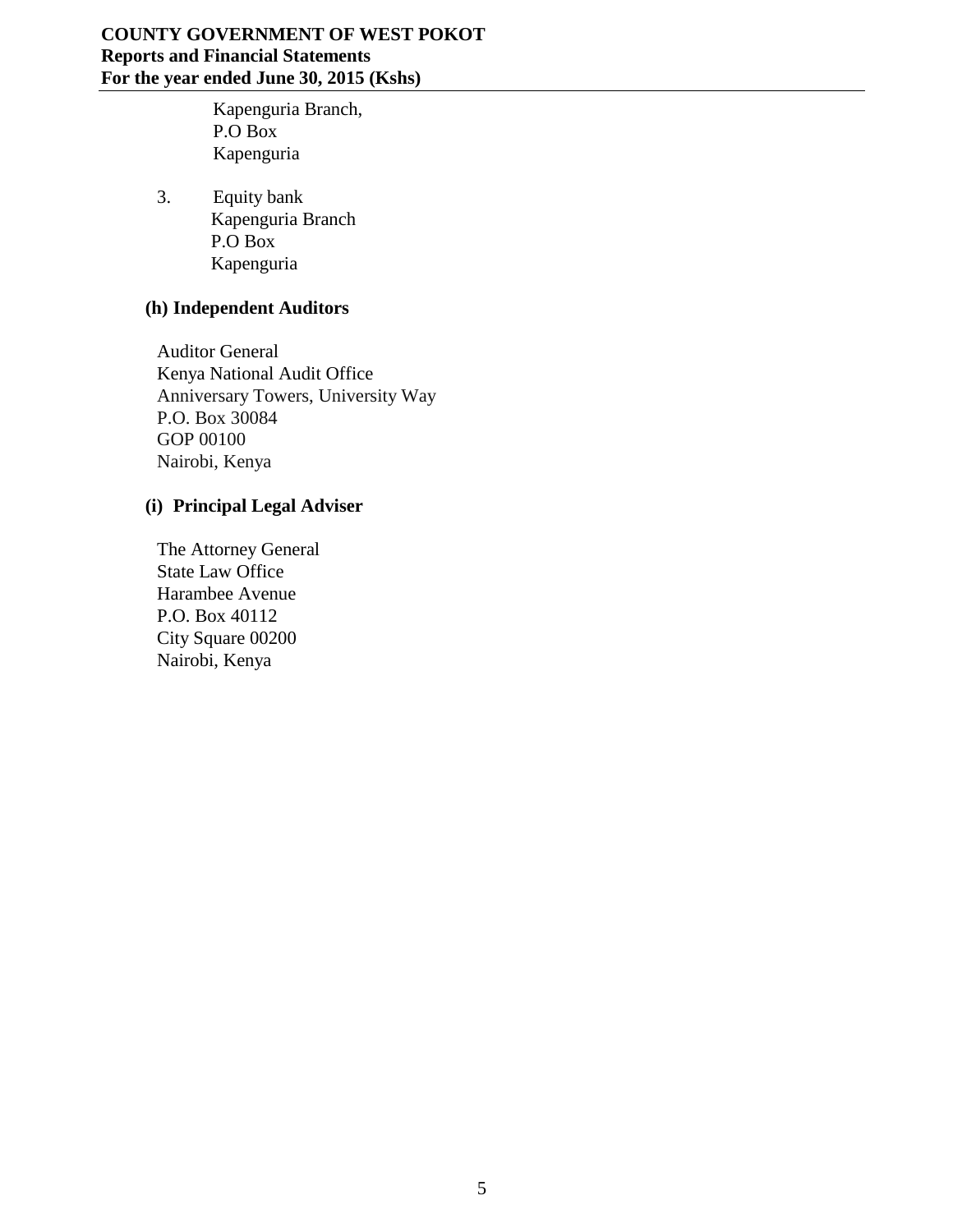#### **II. FORWARD.**

<span id="page-5-0"></span>The County Annual financial report reviews the utilization of resources that were required for implementation of the devolved County Government during the FY 2014/2015. It also reveals the outputs and impacts of the projects implemented using the resources allocated to the county of West Pokot.

We are pleased to report that we utilized 96 percent of our allocated budget in FY 2014/2015. and cumulatively utilized 87 percent of our allocated budget for FY 2013/2014 and FY 2014/2015 The major projects undertaken in the county include Completion of Makutano parking, street lighting, construction of sub county administration offices, Treasury building, construction of access roads and routine maintenance, establishment of a Medical Training College, construction of health facilities and staff houses for health personnel as well as establishment of an ECD college and a bursary fund for the needy students.

Other notable outputs done within the last fiscal year includes construction of retail markets, purchase and distribution of milk coolers, drilling of boreholes and construction of sand dams, establishing water supply schemes, renovation of social halls and construction of various office blocks . In addition to successfully implementing various projects throughout the County, the establishment of a Procurement unit was vital in instituting the Open- tendering process that ensured healthy competition and create value for money.

The implementation of the various projects and programmes ensured that there is improved public service delivery by taking services closer to the public hence improved quality of services in health, water and education; access to markets; empowered youths and improved local economy. The main challenges encountered by the county in FY 2014/2015 Under estimated cost of programmes resulting in funds shortage which necessitated reallocation; Untimely disbursement of funds from National Treasury which resulted in major delays of capital projects; Lengthy procurement process;

To address these challenges, the County Government has Enhanced budget making process by implementing Programme-Based Budgeting.

This financial report gives an insight into the past fiscal year and provides an analysis of how the funds were expended. We intend to improve on the shortcomings that have been identified. We are also ready, as a county, to receive feedback on ways of improving on our working modalities.

6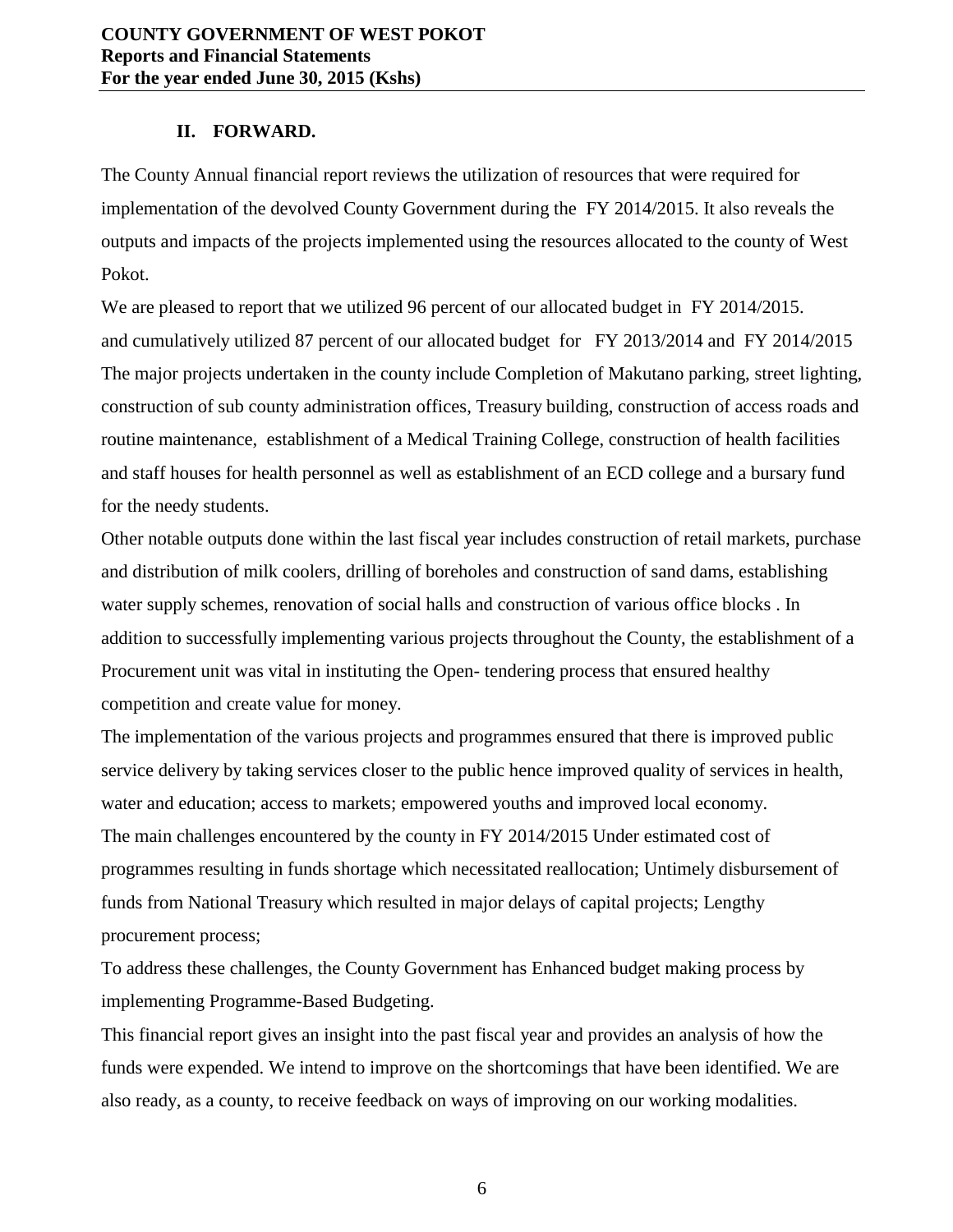<span id="page-6-0"></span>Joel K. Ngolekong (CEC) Member Finance and Economic Planning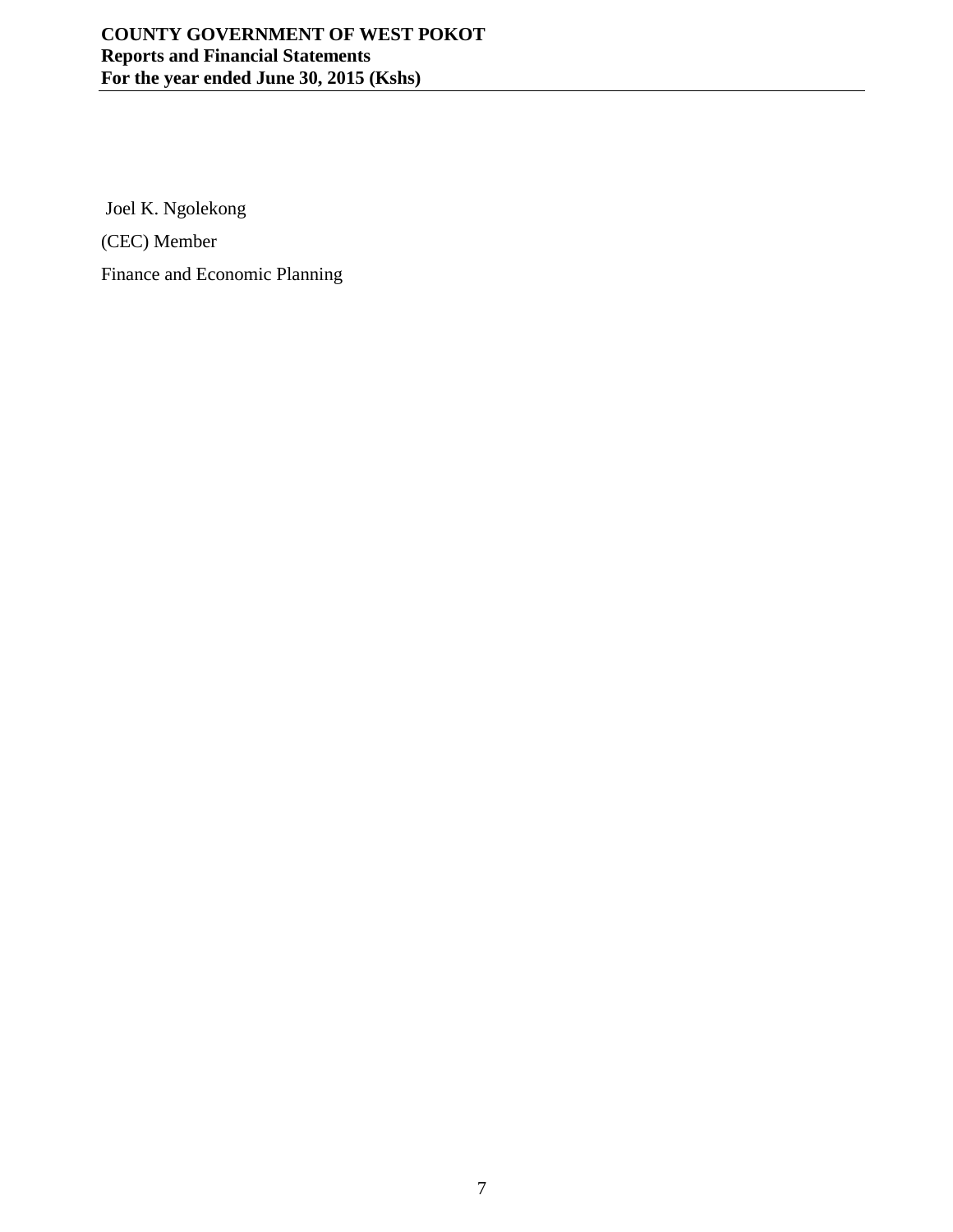# <span id="page-7-0"></span>**III. STATEMENT OF COUNTY GOVERNMENT OF WEST POKOT MANAGEMENT RESPONSIBILITIES**

Section 163,164and 165 of the Public Finance Management Act, 2013 requires that, at the end of each financial year, the County Treasury shall prepare financial statements of each County Government entity, receiver of revenue and consolidated financial statements for all county entities in accordance with the standards and formats prescribed by the Public Sector Accounting Standards Board of Kenya

The county executive committee Chief Officer Finance and Economic Planning of the County Government of West Pokot is responsible for the preparation and presentation of the County Government of West Pokot's financial statements, which give a true and fair view of the state of affairs of the County Government of West Pokot for and as at the end of the financial year (period) ended on June 30, 2015. This responsibility includes: (i) maintaining adequate financial management arrangements and ensuring that these continue to be effective throughout the reporting period; (ii) maintaining proper accounting records, which disclose with reasonable accuracy at any time the financial position of the County Government of West Pokot ; (iii) designing, implementing and maintaining internal controls relevant to the preparation and fair presentation of the financial statements, and ensuring that they are free from material misstatements, whether due to error or fraud; (iv) safeguarding the assets of the County Government of West Pokot ; (v) selecting and applying appropriate accounting policies; and (vi) making accounting estimates that are reasonable in the circumstances.

The CEC member Finance and Economic Planning accepts responsibility for the County Government of West Pokot's financial statements, which have been prepared on the Cash Basis Method of Financial Reporting, using appropriate accounting policies in accordance with International Public Sector Accounting Standards (IPSAS). The CEC member Finance and Economic Planning is of the opinion that the County Government of West Pokot's financial statements give a true and fair view of the state of County Government of West Pokot's transactions during the financial year ended June 30, 2015, and of the County Government of West Pokot's financial position as at that date. The CEC member for Finance and Economic Planning of the County Government of West Pokot further confirms the completeness of the accounting records maintained for the County Government of West Pokot, which have been relied upon in the preparation of the County Government of West Pokot's financial statements as well as the adequacy of the systems of internal financial control.

8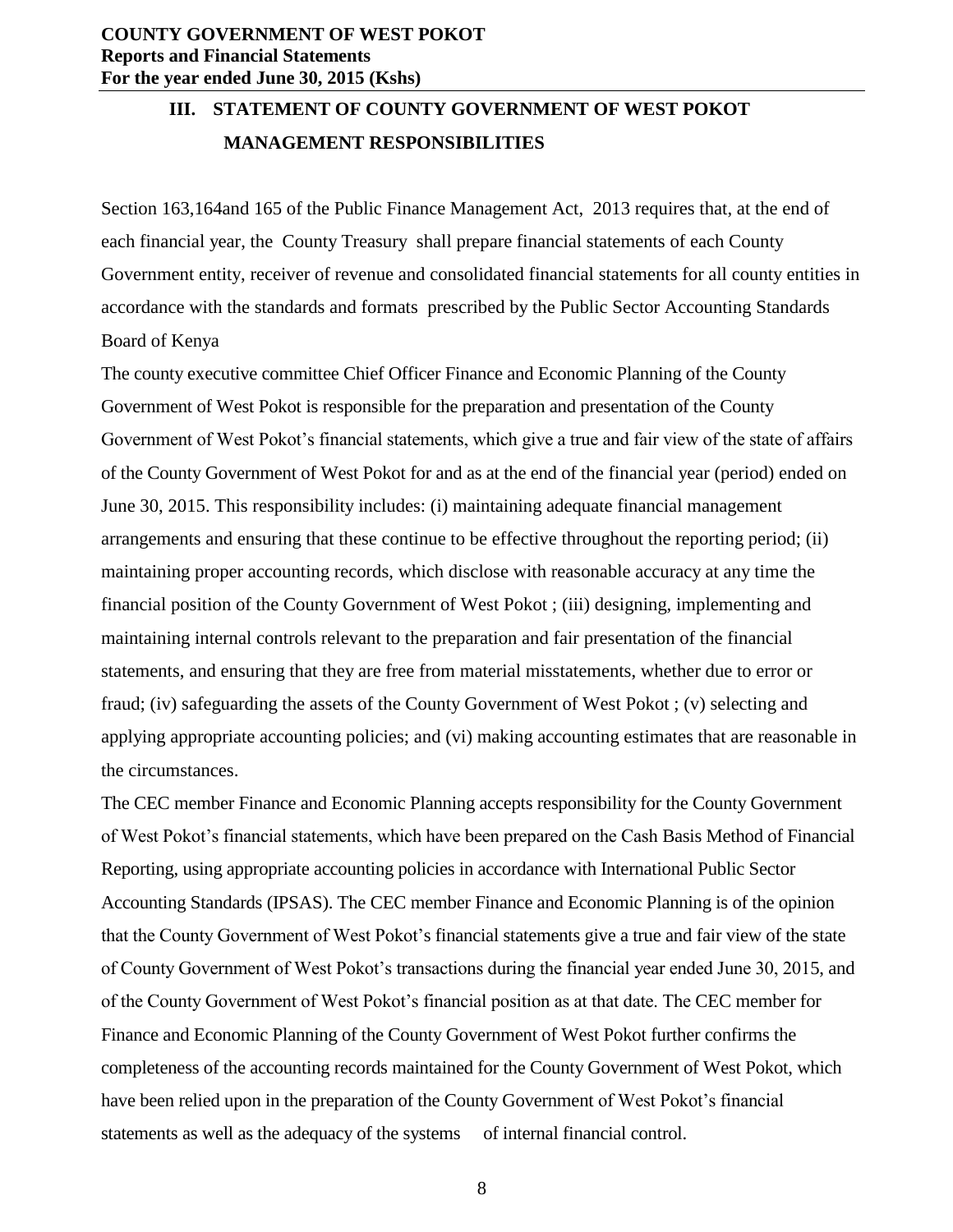The CEC member for Finance and Economic Planning of the County Government of West Pokot confirms that the County Government of West Pokot has complied fully with applicable Government Regulations and the terms of external financing covenants (where applicable), and that the County Government of West Pokot's funds received during the year under audit were used for the eligible purposes for which they were intended and were properly accounted for. Further the CEC member for Finance and Economic Planning confirms that the County Government of West Pokot's financial statements have been prepared in a form that complies with relevant accounting standards prescribed by the Public Sector Accounting Standards Board of Kenya.

# **Approval of the financial statements**

The County Government's financial statements were approved and signed by the CEC member for finance on  $2015$ .

County Executive Committee member

\_\_\_\_\_\_\_\_\_\_\_\_\_\_\_\_\_\_\_\_\_\_\_\_\_\_\_\_\_\_\_\_\_\_\_

<span id="page-8-0"></span>Finance and Economic Planning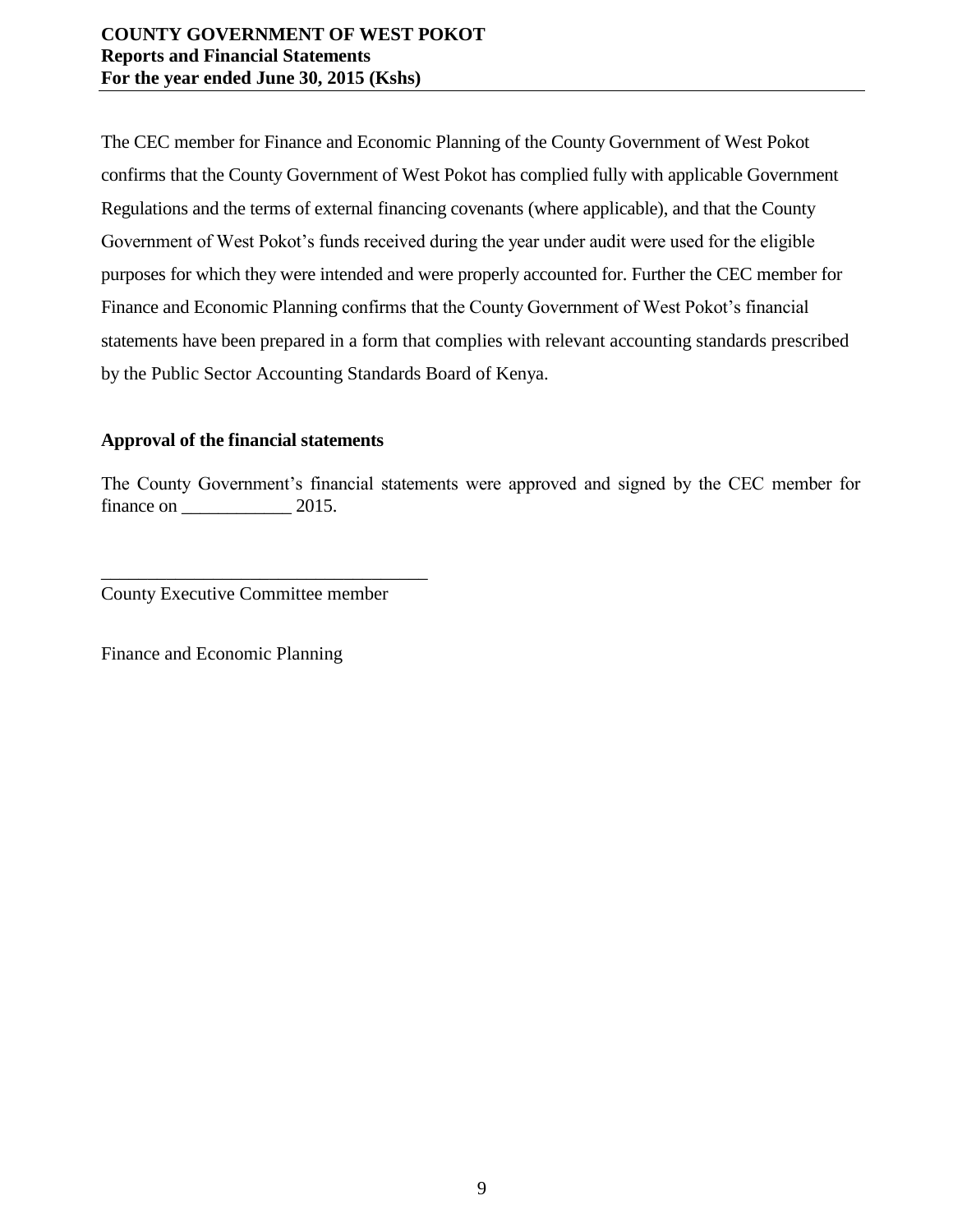<span id="page-9-0"></span>**IV. REPORT OF THE INDEPENDENT AUDITORS ON THE** *COUNTY GOVERNMENT OF WEST POKOT.*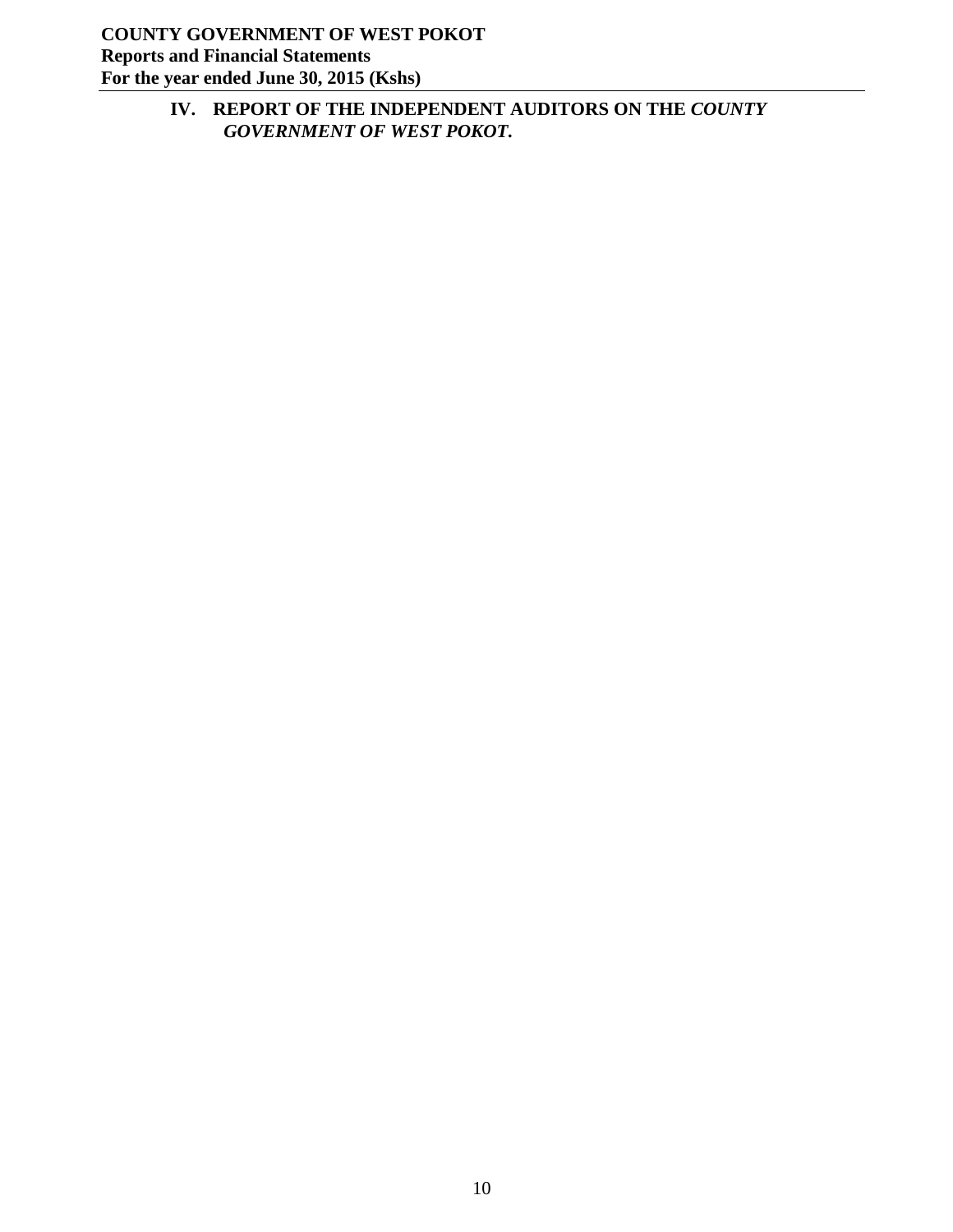#### **V. STATEMENT OF RECEIPTS AND PAYMENTS**

<span id="page-10-0"></span>

|                                                                                                                    | Note           | 2014-2015      | 2013-2014     |
|--------------------------------------------------------------------------------------------------------------------|----------------|----------------|---------------|
|                                                                                                                    |                | <b>Kshs</b>    | <b>Kshs</b>   |
| <b>RECEIPTS</b>                                                                                                    |                |                |               |
| Tax Revenues                                                                                                       | $\mathbf{1}$   |                |               |
| <b>Social Security Contributions</b>                                                                               | $\overline{2}$ |                |               |
| Proceeds from Domestic and Foreign Grants                                                                          | 3              | 10,000,000     |               |
| <b>Transfers from National Treasury</b>                                                                            | 4              | 3,836,031,275  | 3,091,421,148 |
| <b>Transfers from Other Government Entities</b>                                                                    | 5              | 6,036,984      | 2,589,960     |
| Proceeds from Domestic Borrowings                                                                                  | 6              |                |               |
| Domestic currency and Domestic Deposits                                                                            | $\overline{7}$ |                |               |
| Proceeds from Sale of Assets                                                                                       | 8              |                |               |
| Reimbursements and Refunds                                                                                         | 9              |                |               |
| <b>Returns of Equity Holdings</b>                                                                                  | 10             |                |               |
| <b>Other Revenues</b>                                                                                              | 11             | 105,127,589    | 56,236,786    |
| <b>TOTAL REVENUES</b>                                                                                              |                | 3,957,195,848  | 3,150,247,894 |
| <b>PAYMENTS</b>                                                                                                    |                |                |               |
| <b>Compensation of Employees</b>                                                                                   | 12             | 1,282,163,153  | 919,349,819   |
| Use of goods and services                                                                                          | 13             | 857,280,994    | 578,370,483   |
| Subsidies                                                                                                          | 14             |                |               |
| <b>Transfers to Other Government Units</b>                                                                         | 15             | 28,609,614     |               |
| Other grants and transfers                                                                                         | 16             | 240,759,406    | 190,447,365   |
| Social Security Benefits                                                                                           | 17             | 5,353,642      |               |
| <b>Acquisition of Assets</b>                                                                                       | 18             | 1,695,218,867  | 1,115,513,297 |
| Repayment of principal on Domestic and Foreign borrowing                                                           | 21             |                |               |
| Other Payments                                                                                                     | 22             |                |               |
| <b>TOTAL PAYMENTS</b>                                                                                              |                | 4,109,385,676  | 2,803680,964  |
| <b>SURPLUS/DEFICIT</b>                                                                                             |                | $-152,189.828$ | 346,566,930   |
| The accounting policies and explanatory notes to these financial statements form an integral part of the financial |                |                | statements.   |

The entity financial statements were approved on \_\_\_\_\_\_\_\_\_\_\_\_\_ 2015 and signed by:

Chief Officer Head of Treasury Accounting

**Finance and Economic Planning**

 $\overline{\phantom{a}}$  , and the contract of the contract of the contract of the contract of the contract of the contract of the contract of the contract of the contract of the contract of the contract of the contract of the contrac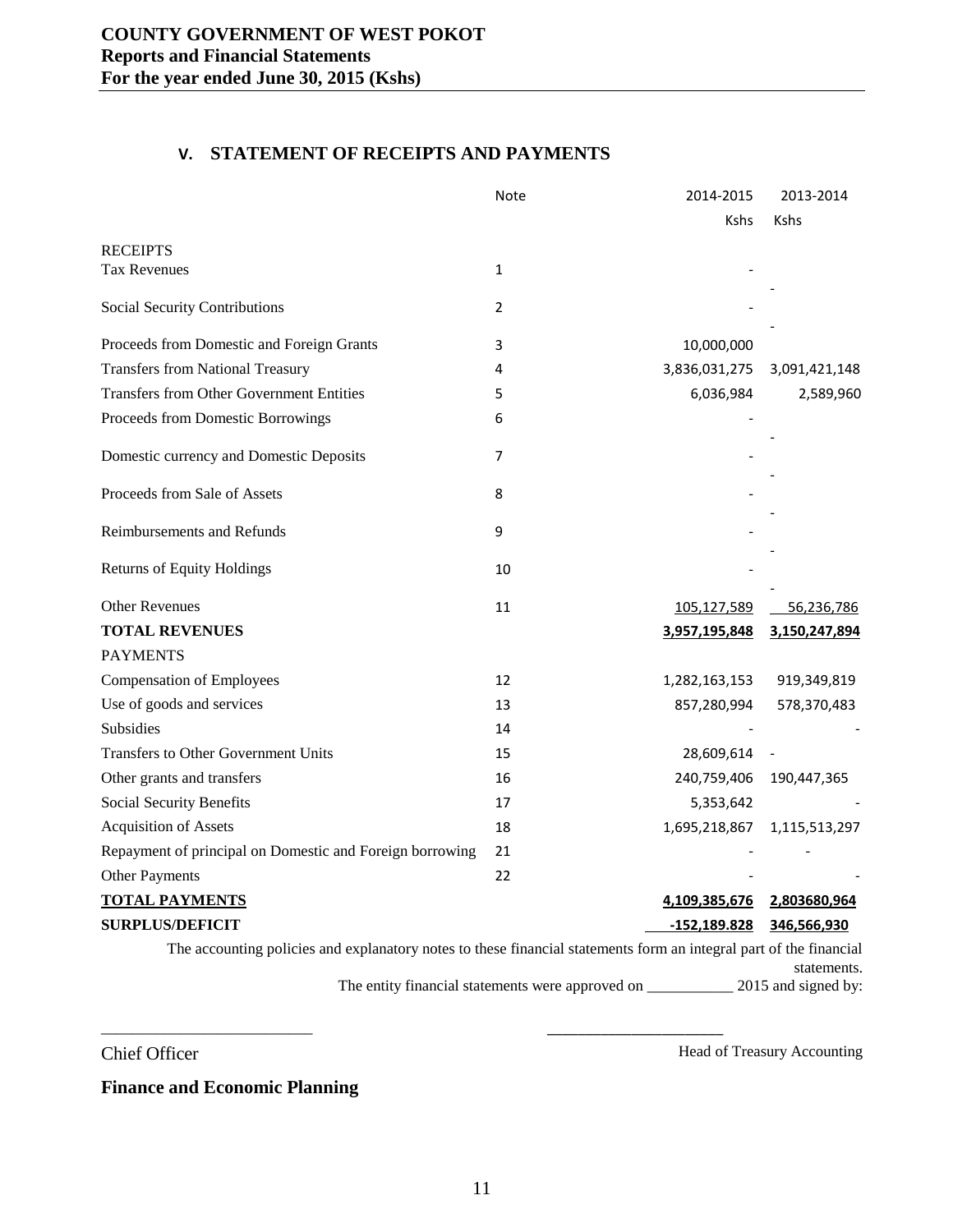# **VI. STATEMENT OF ASSETS AND LIABILITIES**

<span id="page-11-0"></span>

|                                  | <b>Note</b> | 2014-2015      | 2013-2014   |
|----------------------------------|-------------|----------------|-------------|
|                                  |             | <b>Kshs</b>    | <b>Kshs</b> |
| <b>FINANCIAL ASSETS</b>          |             |                |             |
| <b>Cash and Cash Equivalents</b> |             |                |             |
| <b>Bank Balances</b>             | 23A         | 203,491,284    | 355,580,879 |
| <b>Cash Balances</b>             | 23B         | 6,354          | 106,586     |
| <b>Cash Equivalents</b>          | 23C         |                |             |
| <b>Outstanding Imprests</b>      | 23D         |                |             |
| <b>TOTAL FINANCIAL ASSETS</b>    |             | 203,497,637    | 355,687,465 |
| <b>REPRESENTED BY</b>            |             |                |             |
| Fund balance b/fwd.              | 24          | 355,687,465    | 9,120,535   |
| Surplus/Deficit for the year     |             | $-152,189,828$ | 346,566,930 |
| <b>Prior year adjustments</b>    | 25          |                |             |
| <b>NET FINANCIAL POSSITION</b>   |             | 203,497,637    | 355,687465  |
|                                  |             | 0              |             |

The accounting policies and explanatory notes to these financial statements form an integral part of the financial statements. The financial statements were approved on \_\_\_\_\_\_\_\_\_\_\_\_\_\_\_\_\_\_\_\_ 2015 and signed by:

Chief Officer Head of Treasury Accounting

**Finance and Economic Planning**

\_\_\_\_\_\_\_\_\_\_\_\_\_\_\_\_\_\_\_\_\_\_\_\_\_\_\_ \_\_\_\_\_\_\_\_\_\_\_\_\_\_\_\_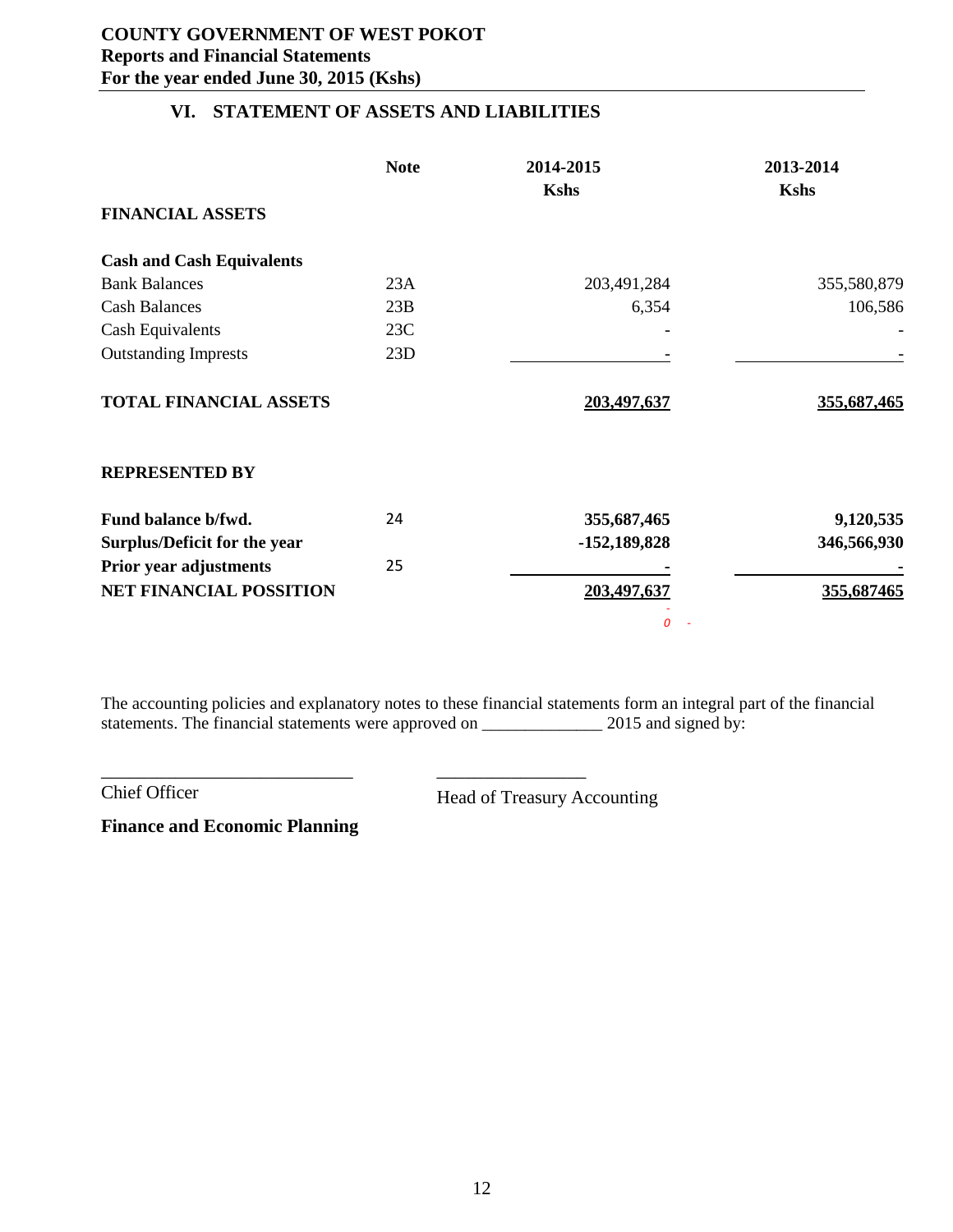<span id="page-12-0"></span>

| VII. STATEMENT OF CASHFLOW                                  |              |                    |                |
|-------------------------------------------------------------|--------------|--------------------|----------------|
|                                                             | <b>Note</b>  | $2014 - 2015$      | $2013 - 2014$  |
|                                                             |              | <b>Kshs</b>        | <b>Kshs</b>    |
| <b>CASH FLOW FROM OPERATING ACTIVITIES</b>                  |              |                    |                |
| <b>Receipts for operating income</b>                        |              |                    |                |
| <b>Tax Revenues</b>                                         | $\mathbf{1}$ |                    |                |
| <b>Social Security Contributions</b>                        | 2            |                    |                |
| Proceeds from Domestic and Foreign Grants                   | 3            | 10,000,000         |                |
| <b>Transfers from National Treasury</b>                     | 4            | 3,836,031,275      | 3,091,421,148  |
| <b>Transfers from Other Government Entities</b>             | 5            | 6,036,984          | 2,589,960      |
| <b>Reimbursements and Refunds</b>                           | 9            |                    |                |
| <b>Returns of Equity Holdings</b>                           | 10           |                    |                |
| <b>Other Revenues</b>                                       | 11           | 105,127,589        | 56,236,786     |
| <b>Payments for operating expenses</b>                      |              |                    |                |
| <b>Compensation of Employees</b>                            | 12           | $-1,282,163,153$   | 919,349,819    |
| Use of goods and services                                   | 13           | -857,280,994       | 578,370,483    |
| Subsidies                                                   | 15           |                    |                |
| Transfers to Other Government Units                         | 16           | $-28,609,614$      |                |
| Other grants and transfers                                  | 17           | $-240,759,406$     | 190,447,365    |
| Social Security Benefits                                    | 18           | $-5,353,642$       |                |
| Financial costs, including Interest                         | 19           |                    |                |
| <b>Other Expenses</b>                                       | 21           |                    |                |
| <b>Adjusted for:</b>                                        |              |                    |                |
| Adjustments during the year                                 |              |                    |                |
| Net cash flow from operating activities                     |              | 1,543,029,043      | 1,462,080,227  |
| <b>CASHFLOW FROM INVESTING ACTIVITIES</b>                   |              |                    |                |
| Proceeds from Sale of Assets                                | 8            |                    |                |
| <b>Acquisition of Assets</b>                                | 18           | $-1,695,218,867$ - | 1,115,513,297  |
| <b>Net cash flows from Investing Activities</b>             |              | $-1,695,218,867$ - | 1,115,513,2977 |
| <b>CASHFLOW FROM BORROWING</b>                              |              |                    |                |
| <b>ACTIVITIES</b>                                           |              |                    |                |
| Proceeds from Domestic Borrowings                           | 6            |                    |                |
| Proceeds from Foreign Borrowings                            | 7            |                    |                |
| Repayment of principal on Domestic and Foreign<br>borrowing | 20           |                    |                |
| Net cash flow from financing activities                     |              |                    |                |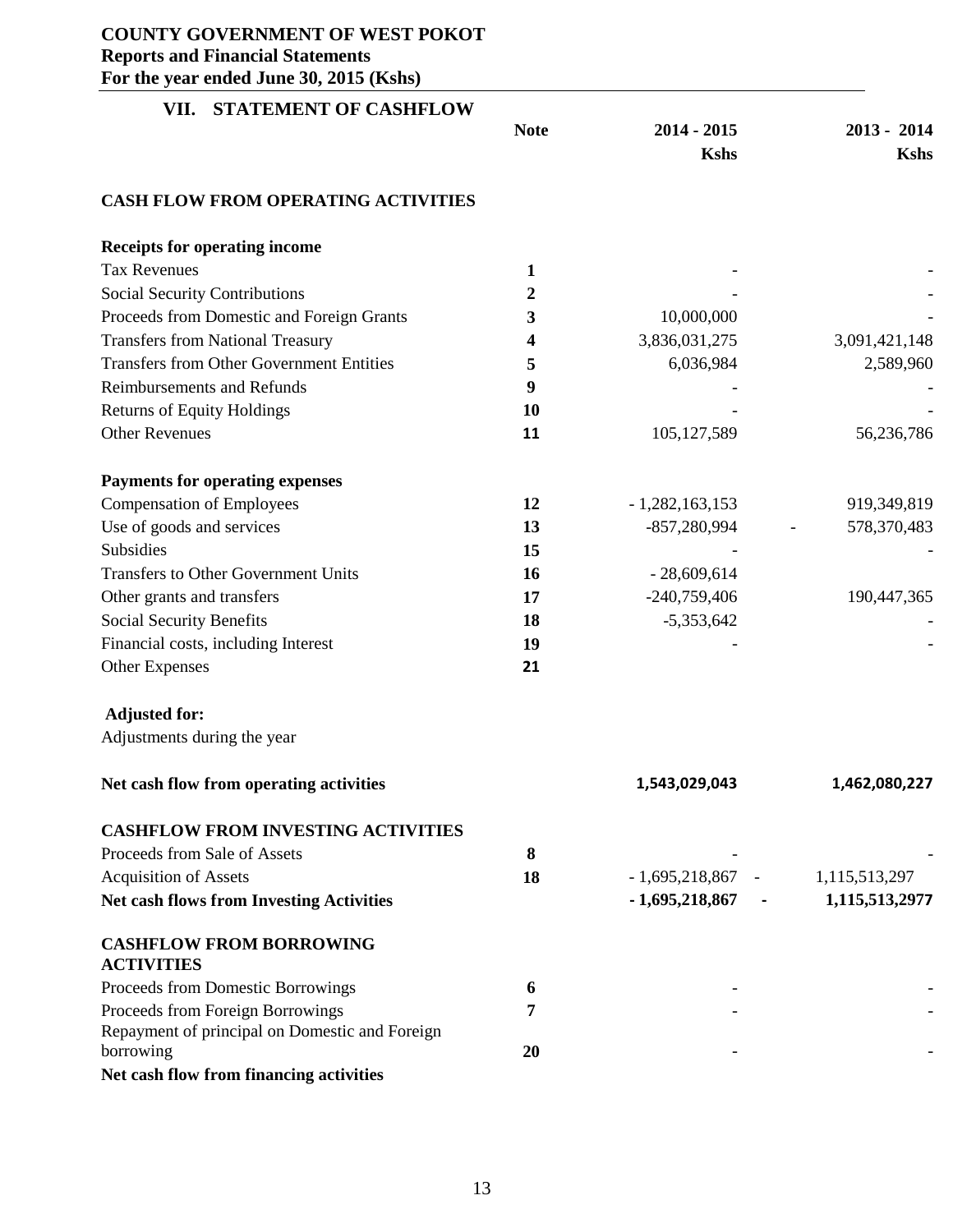| NET INCREASE IN CASH AND CASH                |    |              |             |
|----------------------------------------------|----|--------------|-------------|
| <b>EQUIVALENT</b>                            |    | -152,189,828 | 346,566,931 |
| Cash and cash equivalent at BEGINNING of the |    |              |             |
| year                                         | 25 | 355,687,465  | 9,120,534   |
| Cash and cash equivalent at END of the year  | 25 | 203,497,637  | 355,687,465 |
| Control                                      |    |              | 0           |

The accounting policies and explanatory notes to these financial statements form an integral part of the financial statements. The financial statements were approved on \_\_\_\_\_\_\_\_\_\_\_\_\_\_\_\_\_\_\_\_ 2015 and signed by:

 $\overline{\phantom{a}}$  , and the contract of the contract of the contract of the contract of the contract of the contract of the contract of the contract of the contract of the contract of the contract of the contract of the contrac

Chief Officer

**Finance and Economic Planning**

Head of Treasury Accounting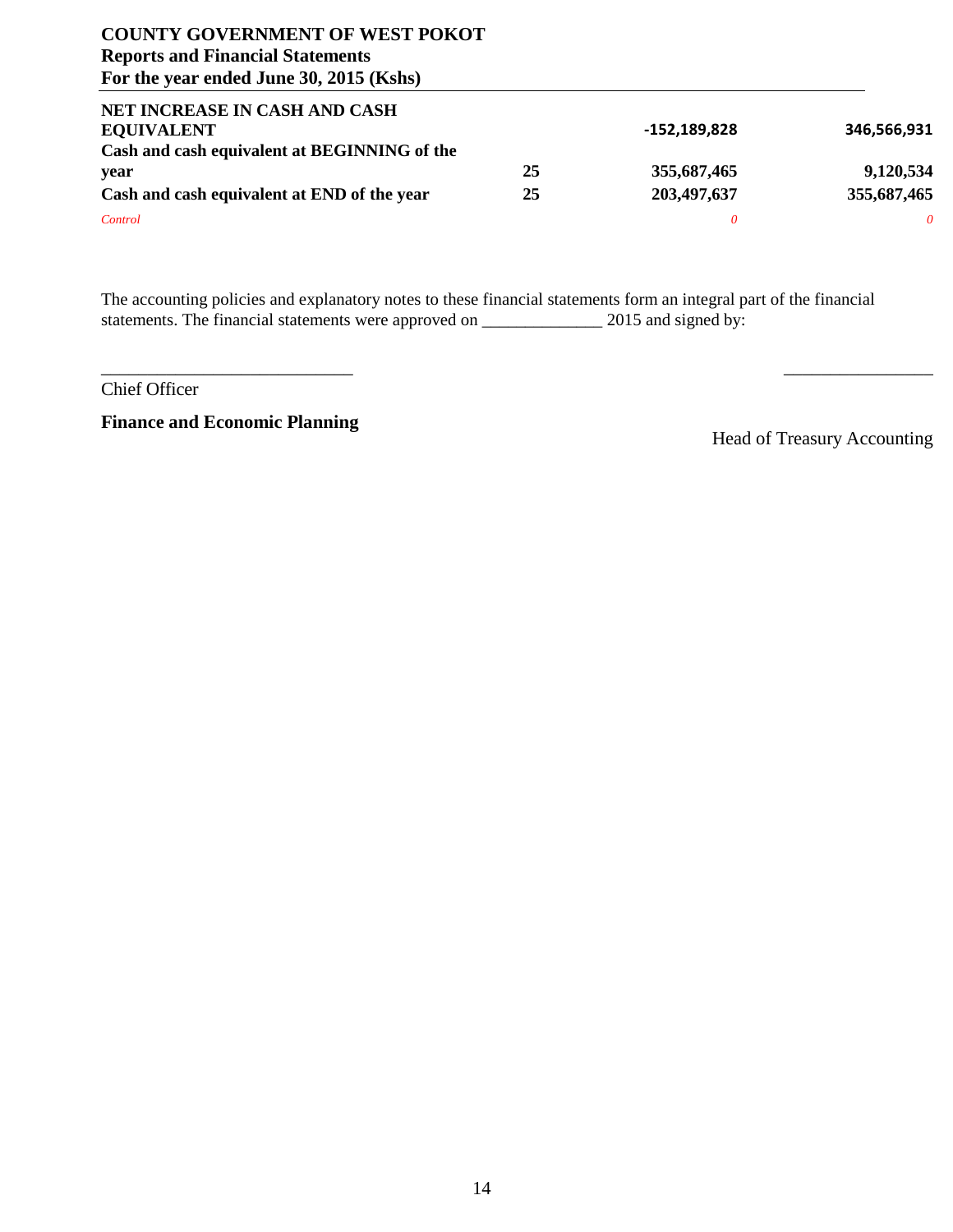#### <span id="page-14-0"></span>**VIII. SUMMARY STATEMENT OF APPROPRIATION: RECURRENT & DEVELOPMENT COMBINED.**

| Code                         | <b>Receipt/Expense</b><br><b>Item</b> | <b>Original</b><br><b>Budget</b> | <b>Adjustments</b> | <b>Final Budget</b> | <b>Actual on</b><br>Comparable<br><b>Basis</b> | <b>Budget</b><br><b>Utilisation</b><br><b>Difference</b> | $%$ of<br><b>Utilisation</b> |
|------------------------------|---------------------------------------|----------------------------------|--------------------|---------------------|------------------------------------------------|----------------------------------------------------------|------------------------------|
|                              |                                       | a                                | b                  | $c=a+b$             | d                                              | $e = c-d$                                                | f= $d/c$ %                   |
|                              | <b>RECEIPTS</b>                       |                                  |                    |                     |                                                |                                                          |                              |
| 991030                       | Exchequer releases                    | 3,691,611,165                    | 144,420,110        | 3,836,031,275       | 3,836,031,275                                  | $\blacksquare$                                           | 1                            |
|                              | Foreign Proceeds                      | 10,000,000                       |                    | 10,000,000          | 10,000,000                                     |                                                          |                              |
|                              | Own Revenue                           | 77,825,690                       | 18,371,790         | 96,197,480          | 105,127,589                                    | 8,930,109                                                | 1.092831                     |
|                              | <b>Own funds Carried</b>              |                                  | 330,906,309        | 330,906,309         | 355,687,465                                    | 24,781,156                                               | 1.0748887                    |
|                              | <b>Recoveries</b>                     |                                  |                    |                     | 6,036,984                                      | 6,036,984                                                |                              |
| <b>Grand</b><br><b>Total</b> |                                       | 3,779,436,855                    | 493,698,209        | 4,273,135,064       | 4,312,883,313                                  | 39,748,249                                               |                              |
|                              | <b>PAYMENTS</b>                       |                                  |                    |                     |                                                |                                                          |                              |
| 21                           | Compensation of<br>Employees          | 1,311,887,065                    | $-29,361,286$      | 1,282,525,779       | 1,282,163,153                                  | 362,626                                                  | 0.9997173                    |
| 22                           | Use of goods and<br>services          | 708,873,980                      | 158, 373, 315      | 867, 247, 295       | 857,280,994                                    | 9,966,301                                                | 0.9885081                    |
| 261/2/4                      | Other grants and<br>transfers         | 221,250,640                      | 62,972,129         | 284,222,769         | 274,722,662                                    | 9,500,107                                                | 0.9665751                    |
| 30&40                        | Acquisition of Assets                 | 1,537,425,170                    | 301,714,051        | 1,839,139,221       | 1,695,218,867                                  | 143,920,351                                              | 0.9217458                    |
| <b>Grand</b><br><b>Total</b> |                                       | 3,779,436,855                    | 493,698,209        | 4,273,135,064       | 4,109,385,675                                  | 163,749,388                                              | 0.961679                     |
| <b>Net</b>                   |                                       |                                  |                    |                     | 203,497,637                                    |                                                          |                              |

The accounting policies and explanatory notes to these financial statements form an integral part of the financial statements. The financial statements were approved on  $\frac{6}{x}$  2015 and signed by:

> Head of Treasury Accounting

\_\_\_\_\_\_\_\_\_\_\_\_\_

 $\overline{\phantom{a}}$ 

Chief Officer

**Finance and Economic Planning**

\_\_\_\_\_\_\_\_\_\_\_\_\_\_\_\_\_\_\_\_\_\_\_\_\_\_\_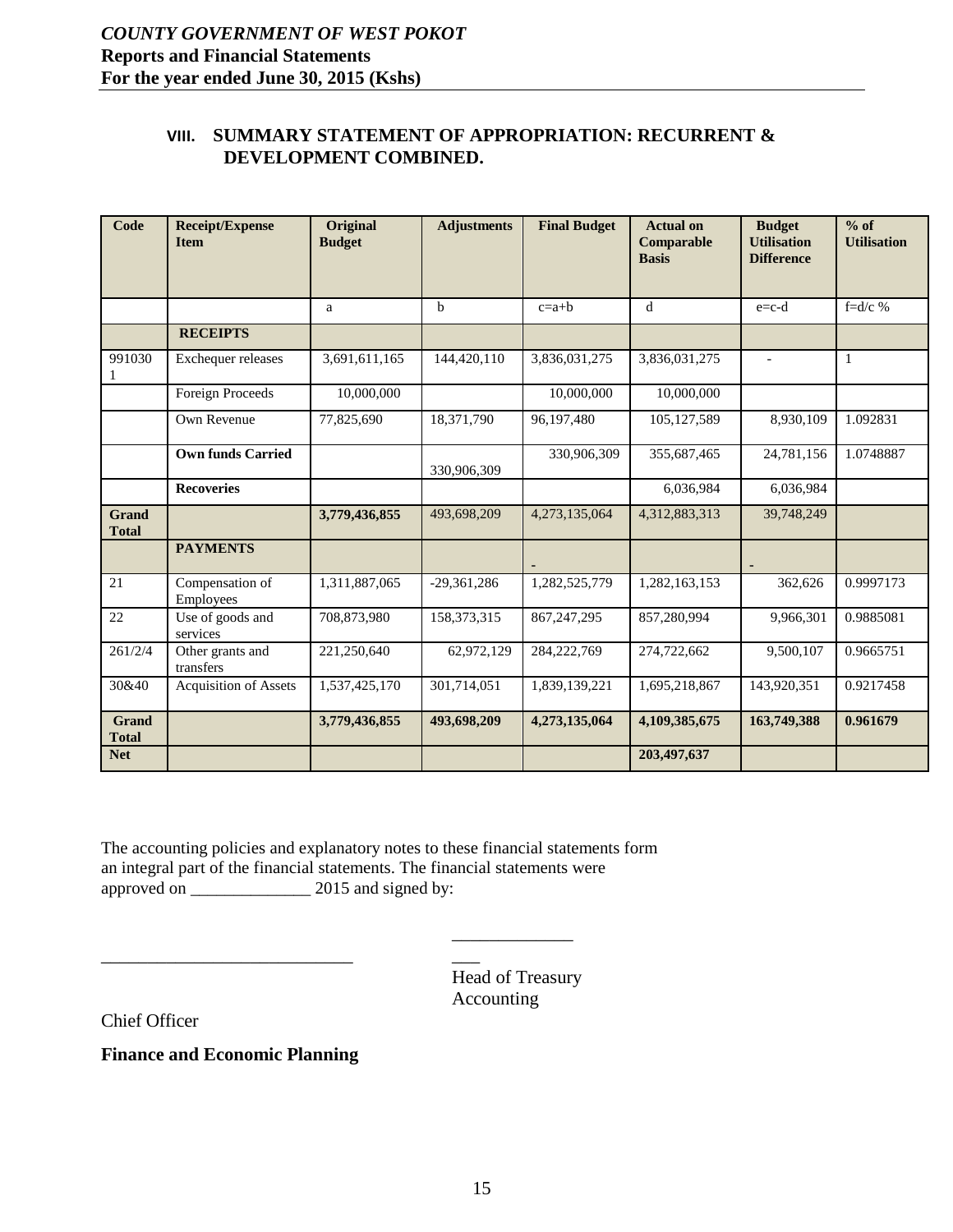# **IX. SUMMARY STATEMENT OF APPROPRIATION: RECURRENT**

#### **Budget execution- Recurrent - FY 2014/15**

<span id="page-15-0"></span>

| Code                  | <b>Receipt/Expense Item</b>      | <b>Original Budget</b> | <b>Adjustments</b>                     | <b>Final Budget</b> | <b>Actual</b> on<br><b>Comparable Basis</b> | <b>Budget</b><br><b>Utilisation</b><br><b>Difference</b> | $%$ of<br><b>Utilisation</b> |
|-----------------------|----------------------------------|------------------------|----------------------------------------|---------------------|---------------------------------------------|----------------------------------------------------------|------------------------------|
|                       |                                  | a                      | b                                      | $c=a+b$             | d                                           | $e = c-d$                                                | $f=d/c$ %                    |
|                       | <b>RECEIPTS</b>                  |                        |                                        |                     |                                             |                                                          |                              |
|                       | Exchequer releases               | 2,181,970,481          | 144,420,110                            | 2,326,962,021       | 2,326,962,021                               |                                                          |                              |
| 14                    | Other Receipts                   | 77,825,690             | 18,371,790                             | 96,197,480          | 105,127,589                                 | 8,930,109                                                | 1.092831                     |
|                       | Recoveries                       |                        |                                        |                     | 6,036,984                                   |                                                          |                              |
|                       | <b>Total</b>                     | 2,259,796,171          | 162,791,900                            | 2,423,159,501       | 2,438,126,594                               | 8,930,109                                                | 1.0061767                    |
|                       | <b>PAYMENTS</b>                  |                        |                                        |                     |                                             | $\overline{\phantom{a}}$                                 |                              |
| 21                    | <b>Compensation of Employees</b> | 1,311,887,065          | $\overline{\phantom{a}}$<br>29,361,286 | 1,282,525,779       | 1,282,163,153                               | 362,626                                                  | 0.9997173                    |
| 22                    | Use of goods and services        | 706,373,980            | 109,873,674                            | 816,247,654         | 815,803,821                                 | 443,833                                                  | 0.9994563                    |
| 261/2/4               | Other grants and transfers       | 161,250,640            | 62,972,129                             | 224, 222, 769       | 214,743,506                                 | 9,479,264                                                | 0.9576309                    |
| 30&40                 | <b>Acquisition of Assets</b>     | 80,284,486             | 19,878,813                             | 100,163,299         | 99,622,188                                  | 541,111                                                  | 0.9945977                    |
| Grand<br><b>Total</b> |                                  | 2,259,796,171          | 163,363,330                            | 2,423,159,501       | 2,412,332,667                               | 10,826,834                                               | 0.995532                     |

The accounting policies and explanatory notes to these financial statements form an integral part of the financial statements. The financial statements were approved on \_\_\_\_\_\_\_\_\_\_\_\_\_\_\_\_\_\_ 2015 and signed by:

**Finance and Economic Planning**

Chief Officer Head of Treasury Accounting Head of Treasury Accounting

\_\_\_\_\_\_\_\_\_\_\_\_\_\_\_\_\_\_\_\_\_\_\_\_\_\_\_ \_\_\_\_\_\_\_\_\_\_\_\_\_\_\_\_ \_\_\_\_\_\_\_\_\_\_\_\_\_\_\_\_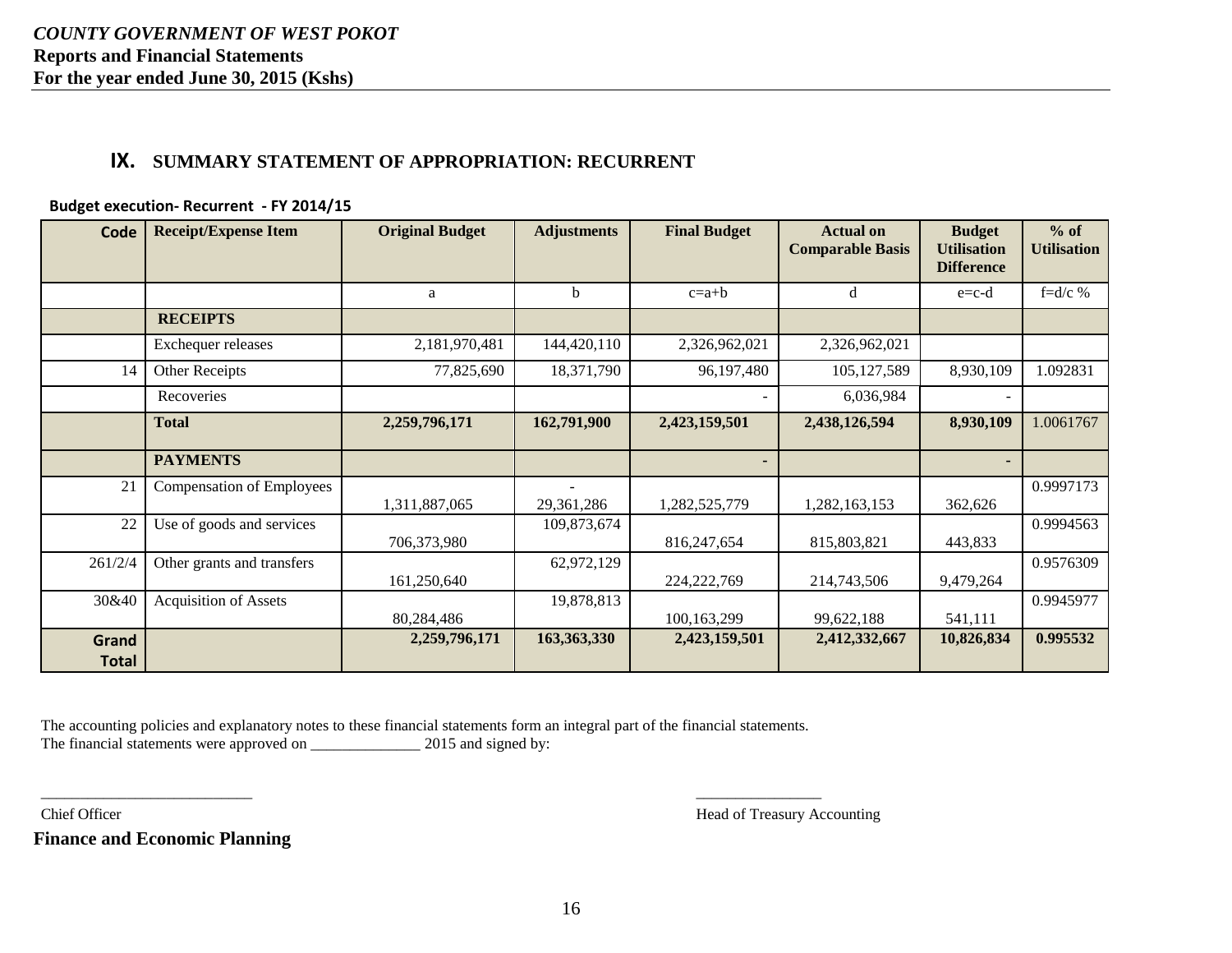# **X. SUMMARY STATEMENT OF APPROPRIATION: DEVELOPMENT**

#### **Budget execution - Development - FY 2014/15**

| Code               | <b>Receipt/Expense Item</b>                               | <b>Original Budget</b> | adjustments   | <b>Final Budget</b> | <b>Actual on</b><br>Comparable<br><b>Basis</b> | <b>Budget</b><br><b>Utilisation</b><br><b>Difference</b> | $%$ of<br><b>Utilisation</b> |
|--------------------|-----------------------------------------------------------|------------------------|---------------|---------------------|------------------------------------------------|----------------------------------------------------------|------------------------------|
|                    |                                                           | a                      | b             | $c=a+b$             | đ                                              | $e=c-d$                                                  | f= $d/c$ %                   |
|                    | <b>RECEIPTS</b>                                           |                        |               |                     |                                                |                                                          |                              |
| 9910301            | Exchequer releases                                        | 1,519,640,684          | 330, 334, 879 | 1,849,975,563       | 1,849,975,563                                  |                                                          |                              |
|                    |                                                           |                        |               |                     |                                                | $\overline{\phantom{a}}$                                 |                              |
|                    | <b>PAYMENTS</b>                                           |                        |               |                     |                                                | ٠                                                        |                              |
| 22                 | Use of goods and services                                 | 2,500,000              | 48,499,641    | 50,999,641          | 41, 477, 173                                   | 9,522,469                                                | 0.813283627                  |
| 26                 | <b>Current Grants to</b><br>Semi-Autonomous<br>Government | 60,000,000             |               | 60,000,000          | 60,000,000                                     |                                                          |                              |
| 30&40              | <b>Acquisition of Assets</b>                              | 1,457,140,684          | 281,835,238   | 1,738,975,922       | 1,595,596,679                                  | 143,379,243                                              | 0.917549612                  |
| <b>Grand Total</b> |                                                           | 1,519,640,684          | 330, 334, 879 | 1,849,975,563       | 1,697,073,852                                  | 152,901,711                                              | 0.917338068                  |

<span id="page-16-0"></span>The accounting policies and explanatory notes to these financial statements form an integral part of the financial statements.

The financial statements were approved on \_\_\_\_\_\_\_\_\_\_\_\_\_\_\_\_\_\_\_ 2015 and signed by:

**Finance and Economic Planning**

Chief Officer Head of Treasury Head of Treasury Accounting

 $\overline{\phantom{a}}$  , and the contract of the contract of the contract of the contract of the contract of the contract of the contract of the contract of the contract of the contract of the contract of the contract of the contrac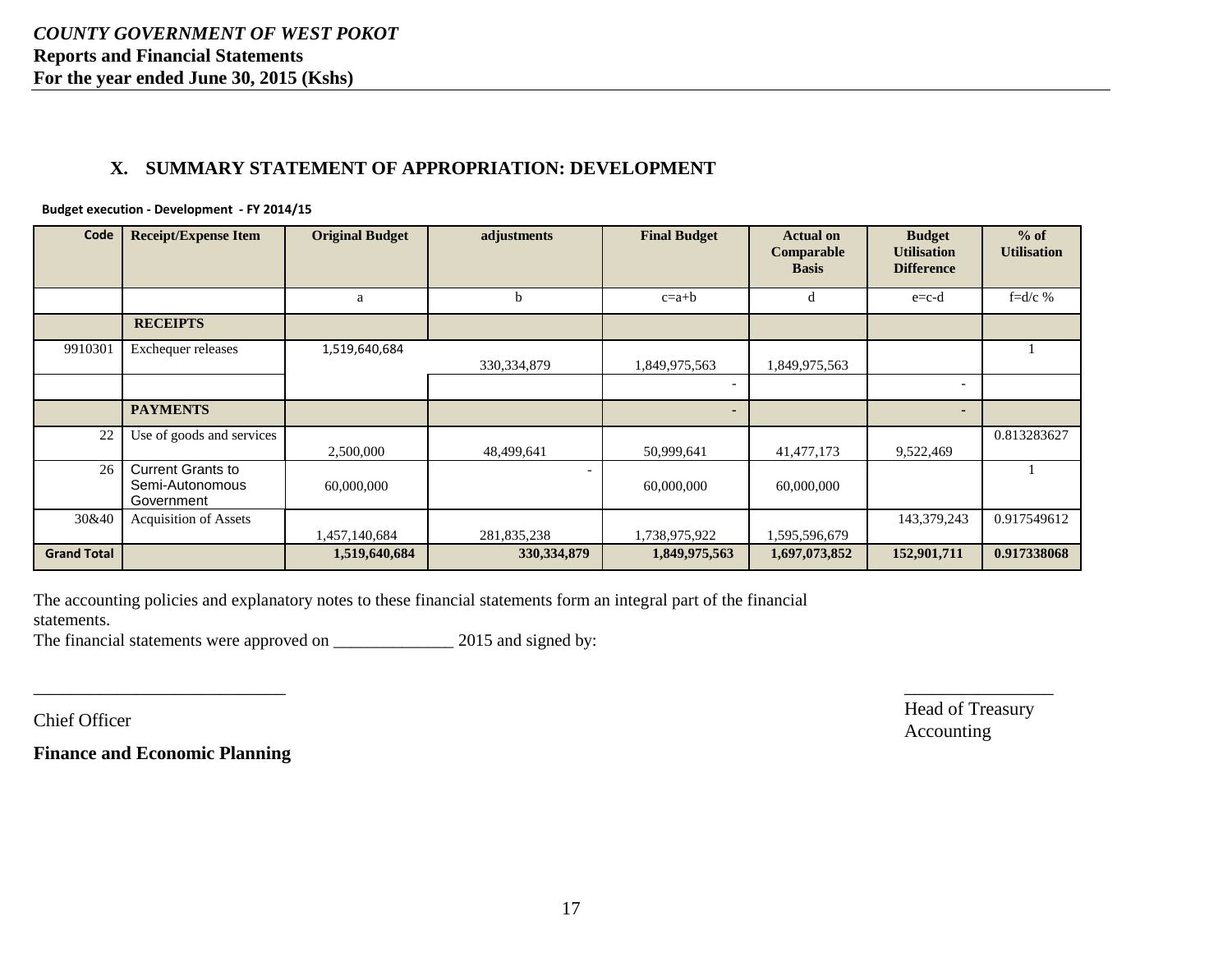# **XI. SIGNIFICANT ACCOUNTING POLICIES**

<span id="page-17-0"></span>The principle accounting policies adopted in the preparation of these financial statements are set out below:

#### **i. Statement of compliance and basis of preparation**

The financial statements have been prepared in accordance with and comply with International Public Sector Accounting Standards (IPSAS) with particular emphasis on Cash Basis Financial Reporting under the Cash Basis of Accounting. The financial statements comply with and conform to the form of presentation prescribed by the Public Sector Accounting Standards Board of Kenya.

The financial statements are presented in Kenya Shillings, which is the functional and reporting currency of the County Government of West Pokot .The accounting policies adopted have been consistently applied to all the years presented.

The financial statements have been prepared on the cash basis following the Government's standard chart of accounts. The cash basis of accounting recognises transactions and events only when cash is received or paid by the County Government of West Pokot.

# **ii. Recognition of revenue and expenses**

The County Government of West Pokot recognises all revenues from the various sources when the event occurs and the related cash has actually been received by the County Government of West Pokot. In addition, the County Government of West Pokot recognises all expenses when the event occurs and the related cash has actually been paid out by the County Government of West Pokot.

#### **iii. In-kind contributions**

In-kind contributions are donations that are made to the County Government of West Pokot in the form of actual goods and/or services rather than in money or cash terms. These donations may include vehicles, equipment or personnel services. Where the financial value received for in-kind contributions can be reliably determined, the County Government of West Pokot includes such value in the statement of receipts and payments both as revenue and as an expense in equal and opposite amounts; otherwise, the contribution is not recorded.

#### **iv. Cash and cash equivalents**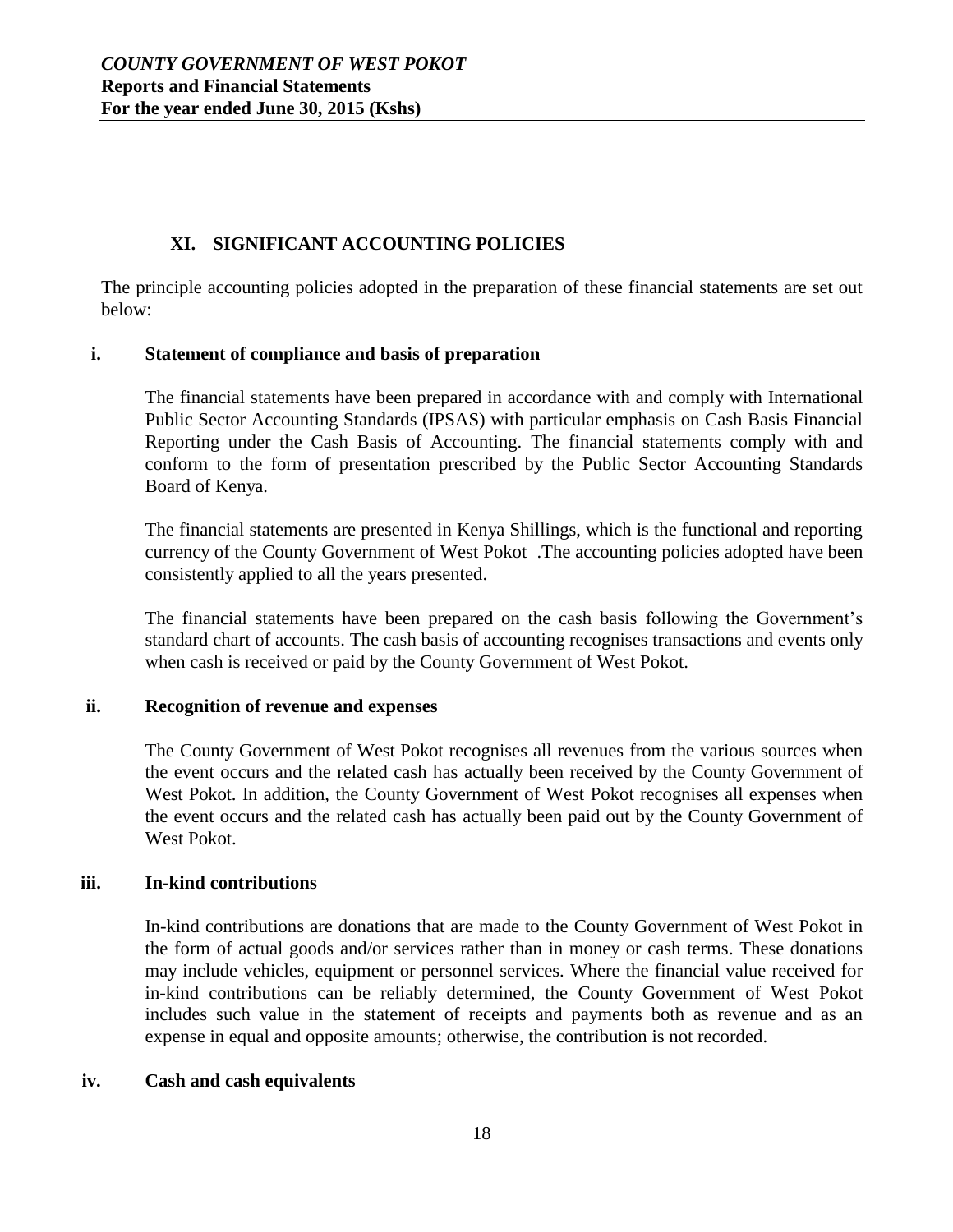Cash and cash equivalents comprise cash on hand and cash at bank, short-term deposits on call and highly liquid investments with an original maturity of three months or less, which are readily convertible to known amounts of cash and are subject to insignificant risk of changes in value. Bank account balances include amounts held at the Central Bank of Kenya and at various commercial banks at the end of the financial year. For the purposes of these financial statements, cash and cash equivalents also include short term cash imprests and advances to authorised public officers and/or institutions which were not surrendered or accounted for at the end of the financial year.

#### **v. Pending bills**

Pending bills consist of unpaid liabilities at the end of the financial year arising from contracted goods or services during the year or in past years. As pending bills do not involve the payment of cash in the reporting period, they recorded as 'memorandum' or 'off-balance' items to provide a sense of the overall net cash position of the County Government of West Pokot at the end of the year. When the pending bills are finally settled, such payments are included in the statement of receipts and payments in the year in which the payments are made.

#### **vi. Budget**

The budget is developed on the same accounting basis (cash basis), the same accounts classification basis, and for the same period as the financial statements. The County Government of West Pokot's budget was approved as required by Law and as detailed in the Government of Kenya Budget Printed Estimates. A high-level assessment of the County Government of West Pokot's actual performance against the comparable budget for the financial year under review has been included in an annex to these financial statements.

#### **vii. Comparative figures**

Where necessary comparative figures for the previous financial year have been amended or reconfigured to conform to the required changes in presentation.

#### **viii. Subsequent events**

There have been no events subsequent to the financial year end with a significant impact on the financial statements for the year ended June 30, 2014.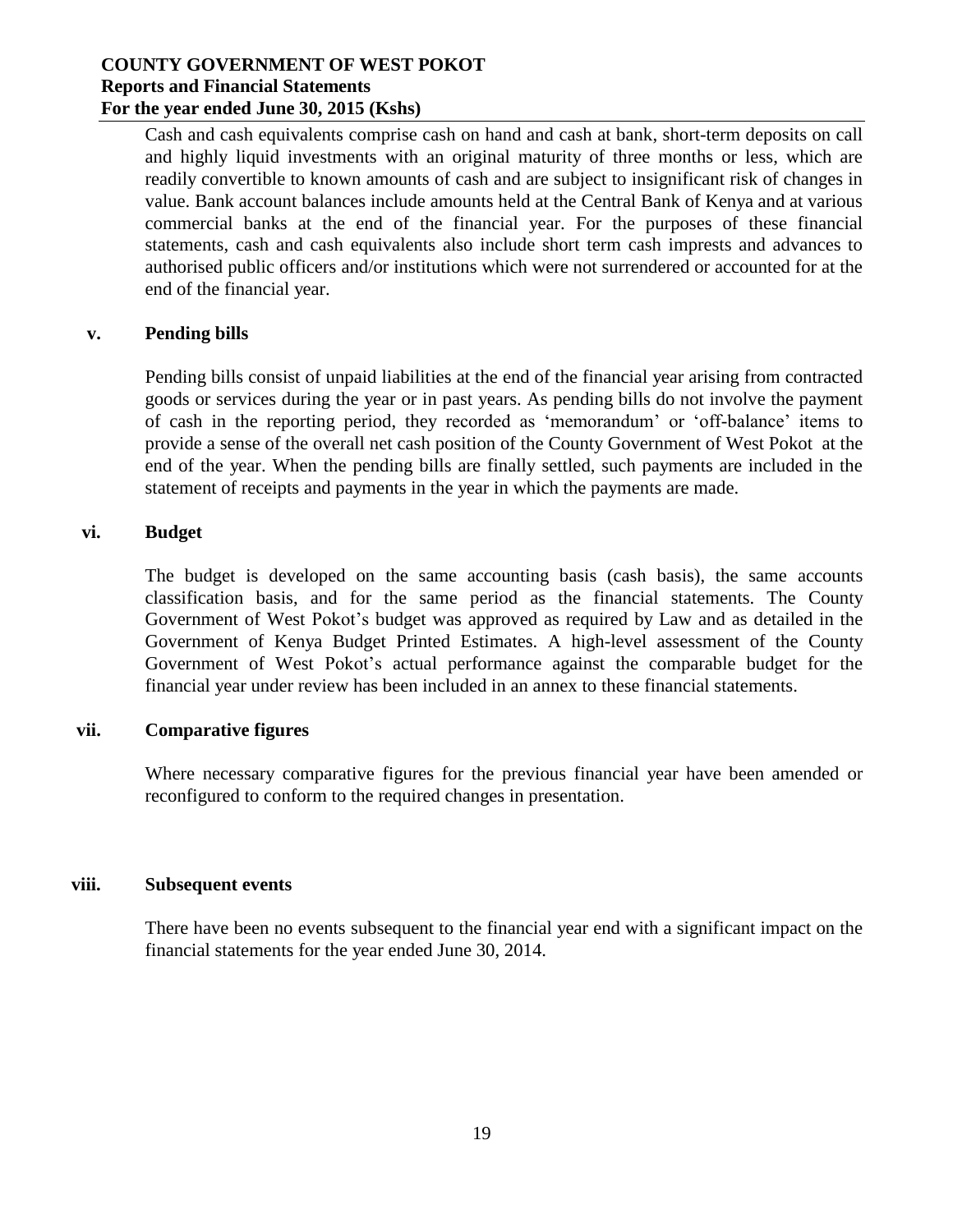<span id="page-19-0"></span>

|                         | <b>COUNTY OF WEST POKOT</b>               |                         | $2014 - 2015$ | $2013 - 2014$ |
|-------------------------|-------------------------------------------|-------------------------|---------------|---------------|
|                         | <b>NOTES TO THE FINANCIAL</b>             |                         |               |               |
|                         | <b>STATEMENTS</b>                         |                         | <b>Kshs</b>   | <b>Kshs</b>   |
|                         |                                           |                         |               |               |
| $\mathbf{1}$            | <b>TAX REVENUES</b>                       |                         | $2014 - 2015$ | $2013 - 2014$ |
|                         |                                           |                         | <b>Kshs</b>   | <b>Kshs</b>   |
|                         |                                           |                         |               |               |
|                         | <b>Total</b>                              |                         |               |               |
|                         |                                           |                         |               |               |
|                         | <b>SOCIAL SECURITY</b>                    |                         |               |               |
| $\boldsymbol{2}$        | <b>CONTRIBUTIONS</b>                      |                         | $2014 - 2015$ | $2013 - 2014$ |
|                         |                                           |                         |               |               |
|                         |                                           |                         | <b>Kshs</b>   | <b>Kshs</b>   |
|                         |                                           |                         |               |               |
|                         | <b>Total</b>                              |                         | ٠             |               |
|                         |                                           |                         |               |               |
|                         | PROCEEDS FROM DOMESTIC AND                |                         |               |               |
|                         |                                           |                         |               |               |
| $\mathbf{3}$            | <b>FOREIGN GRANTS</b>                     |                         |               |               |
|                         |                                           |                         |               |               |
|                         | <b>Name of Donor</b>                      | <b>Date</b><br>received | $2014 - 2015$ | $2013 - 2014$ |
|                         |                                           |                         | <b>Kshs</b>   |               |
|                         |                                           |                         |               | <b>Kshs</b>   |
|                         | DANIDA-12/11/2014                         |                         | 5,000,000     |               |
|                         | DANIDA-18/03/2015                         |                         | 5,000,000     |               |
|                         | <b>Total</b>                              |                         | 10,000,000    |               |
|                         |                                           |                         |               |               |
| $\overline{\mathbf{4}}$ | <b>EXCHEQUER RELEASES</b>                 |                         |               |               |
|                         | Description and reference of the transfer |                         | $2014 - 2015$ | $2013 - 2014$ |
|                         |                                           |                         | <b>Kshs</b>   | <b>Kshs</b>   |
|                         |                                           |                         |               |               |
|                         | 1st quarter transfer                      |                         | 809,140,477   | 536, 358, 454 |
|                         | 2nd quarter transfer                      |                         | 994,630,996   | 567,908,951   |

# **XII. NOTES TO THE FINANCIAL STATEMENTS**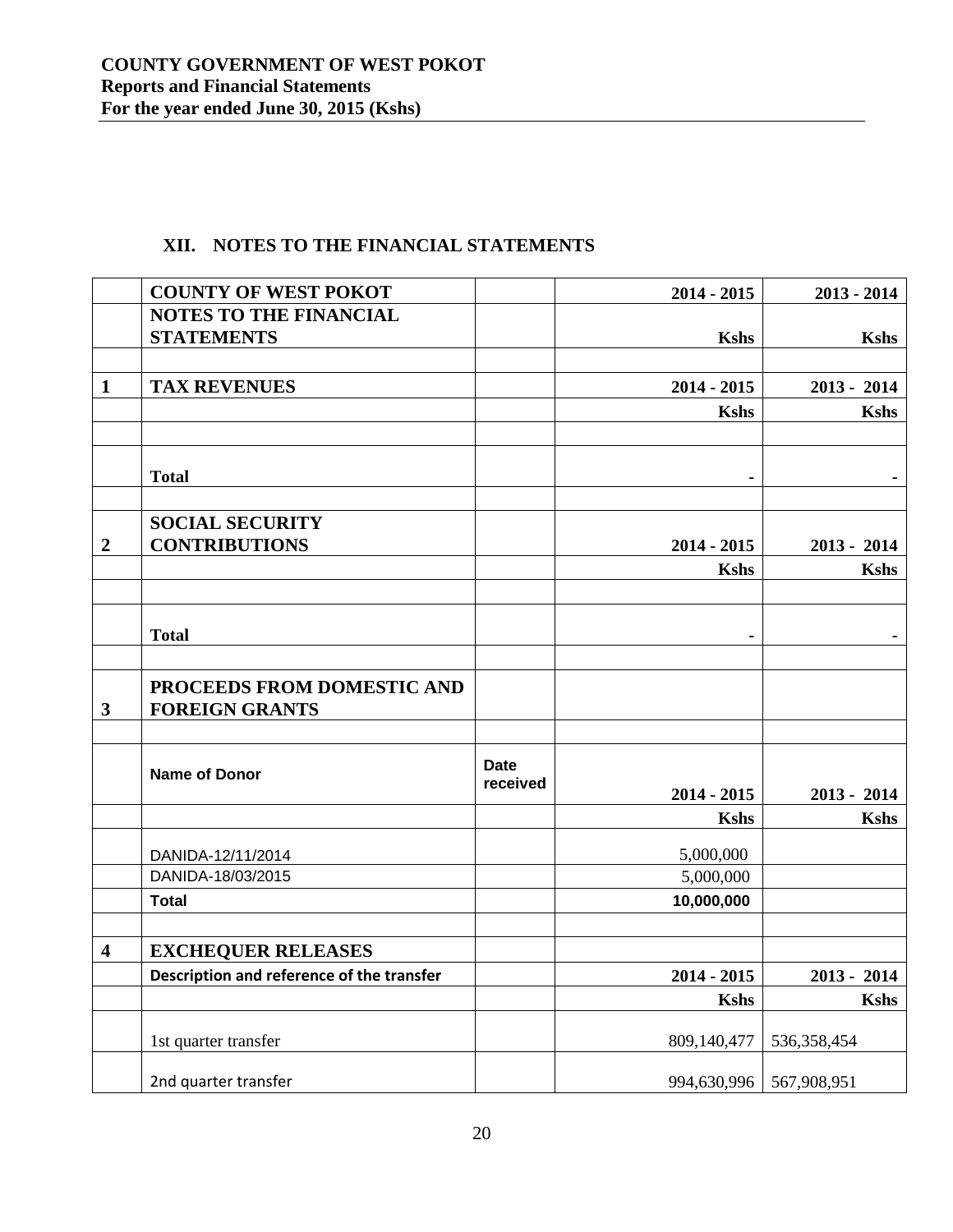|                  | 3rd quarter transfer                                                          | 1,016,129,901 | 662,560,443    |
|------------------|-------------------------------------------------------------------------------|---------------|----------------|
|                  | 4th quarter transfer                                                          | 1,016,129,901 | 1,324,593,300  |
|                  |                                                                               |               |                |
|                  | <b>Total</b>                                                                  | 3,836,031,275 | 3,091,421,148  |
|                  | <b>TRANSFERS FROM OTHER</b>                                                   |               |                |
| 5                | <b>GOVERNMENT ENTITIES</b>                                                    |               |                |
|                  | <b>Description</b>                                                            | $2014 - 2015$ | $2013 - 2014$  |
|                  |                                                                               | <b>Kshs</b>   | <b>Kshs</b>    |
|                  | Local Authority                                                               | 3,535,954     | 2,589,960      |
|                  | Recoveries                                                                    | 2,501,030     |                |
|                  |                                                                               |               |                |
|                  | <b>TOTAL</b>                                                                  | 6,036,984     | 2,589,960      |
|                  |                                                                               |               |                |
|                  | The amounts above have been reconciled<br>with the sending Government entity. |               |                |
|                  |                                                                               |               |                |
| 6                | PROCEEDS FROM DOMESTIC<br><b>BORROWINGS</b>                                   |               |                |
|                  |                                                                               | $2014 - 2015$ | $2013 - 2014$  |
|                  |                                                                               | <b>Kshs</b>   | <b>Kshs</b>    |
|                  |                                                                               |               |                |
|                  | <b>Total</b>                                                                  | ۰             |                |
|                  |                                                                               |               |                |
|                  | PROCEEDS FROM FOREIGN                                                         |               |                |
| $\overline{7}$   | <b>BORROWINGS</b>                                                             | $2014 - 2015$ | $2013 - 2014$  |
|                  |                                                                               | <b>Kshs</b>   | <b>Kshs</b>    |
|                  |                                                                               |               |                |
|                  | <b>Total</b>                                                                  | ٠             | $\blacksquare$ |
|                  |                                                                               |               |                |
| 8                | PROCEEDS FROM SALE OF NON-<br><b>FINANCIAL ASSETS</b>                         |               |                |
|                  |                                                                               | $2014 - 2015$ | $2013 - 2014$  |
|                  |                                                                               | <b>Kshs</b>   | <b>Kshs</b>    |
|                  |                                                                               |               |                |
|                  | <b>Total</b>                                                                  |               |                |
|                  |                                                                               |               |                |
| $\boldsymbol{9}$ | <b>REIMBURSEMENTS AND</b><br><b>REFUNDS</b>                                   |               |                |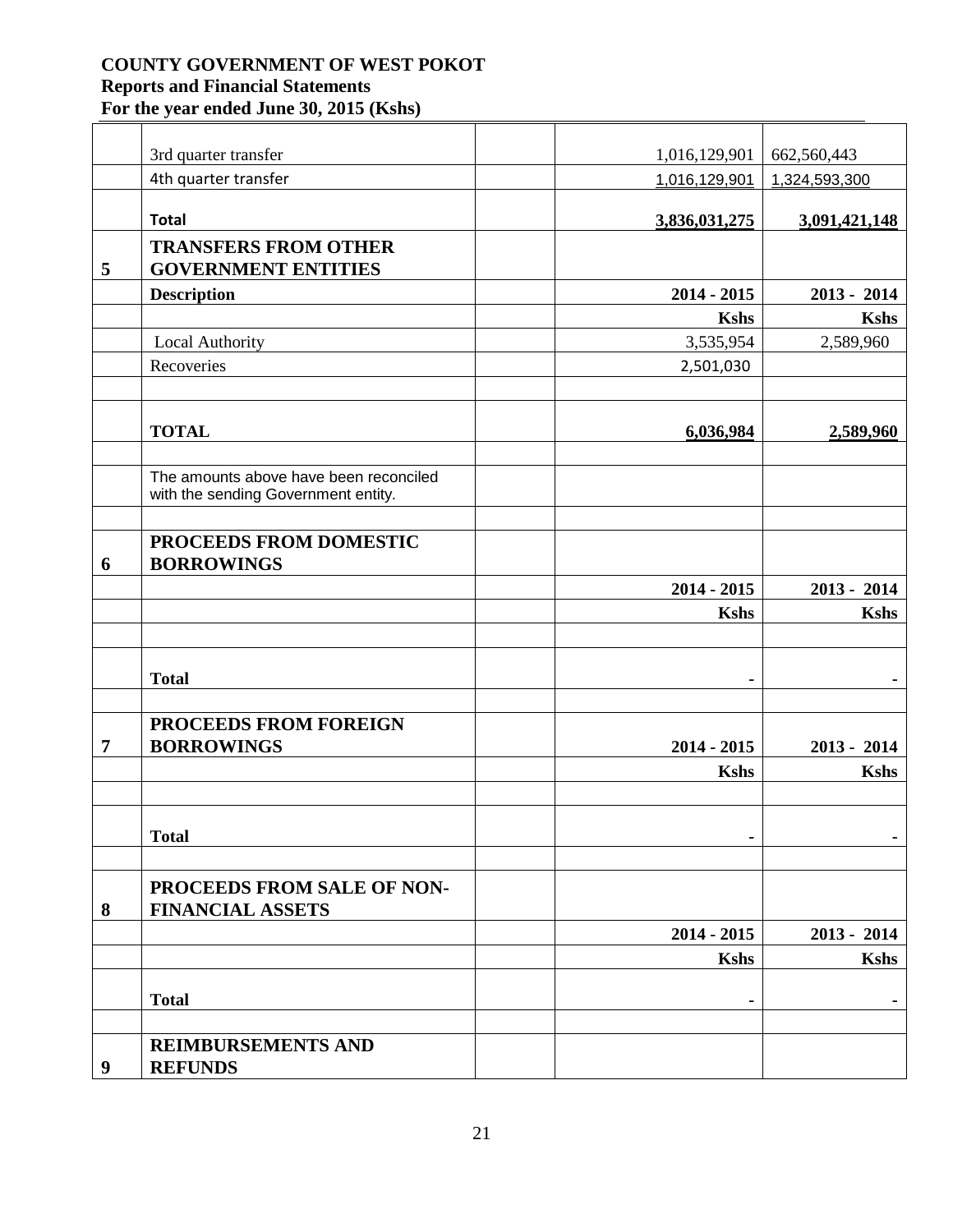|    |                                                                     | 2014 - 2015    | $2013 - 2014$ |
|----|---------------------------------------------------------------------|----------------|---------------|
|    |                                                                     | <b>Kshs</b>    | <b>Kshs</b>   |
|    | <b>Total</b>                                                        |                |               |
| 10 | <b>RETURNS OF EQUITY HOLDINGS</b>                                   | $\blacksquare$ |               |
|    |                                                                     | $2014 - 2015$  | $2013 - 2014$ |
|    |                                                                     | <b>Kshs</b>    | <b>Kshs</b>   |
|    |                                                                     |                |               |
|    |                                                                     |                |               |
|    | <b>Total</b>                                                        | $\blacksquare$ |               |
|    |                                                                     |                |               |
| 11 | <b>OTHER REVENUES</b>                                               |                |               |
|    |                                                                     | $2014 - 2015$  | $2013 - 2014$ |
|    |                                                                     | <b>Kshs</b>    | <b>Kshs</b>   |
|    |                                                                     |                |               |
|    | Rents                                                               | 2,814,130      | 3,251,400     |
|    | Sales of Market Establishments                                      |                | 11,454,550    |
|    | Receipts from Administrative Fees and                               |                |               |
|    | Charges                                                             | 56,785,111     | 11,603,054    |
|    | Receipts from Administrative Fees and<br>Charges - Collected as AIA |                | 29,927,782    |
|    | Receipts from Incidental Sales by Non-                              |                |               |
|    | Market Establishments                                               | 830,740        |               |
|    | Receipts from Sales by Non-Market<br>Establishments                 | 25,326,546     |               |
|    |                                                                     |                |               |
|    | Receipts from Sale of Incidental Goods                              | 7,107,107      |               |
|    | <b>Fines Penalties and Forfeitures</b>                              |                |               |
|    | Receipts from Voluntary transfers other than                        |                |               |
|    | grants                                                              |                |               |
|    | Other Receipts Not Classified Elsewhere                             | 12,263,955     |               |
|    | <b>Total</b>                                                        | 105,127,589    | 56,236,786    |
|    |                                                                     |                |               |
| 12 | <b>COMPENSATION OF EMPLOYEES</b>                                    |                |               |
|    |                                                                     | $2014 - 2015$  | $2013 - 2014$ |
|    |                                                                     | <b>Kshs</b>    | <b>Kshs</b>   |
|    | Basic salaries of permanent employees                               | 1,158,423,198  | 739,270,038   |
|    |                                                                     |                |               |
|    | Basic wages of temporary employees                                  | 38,927,887     | 163,938,235   |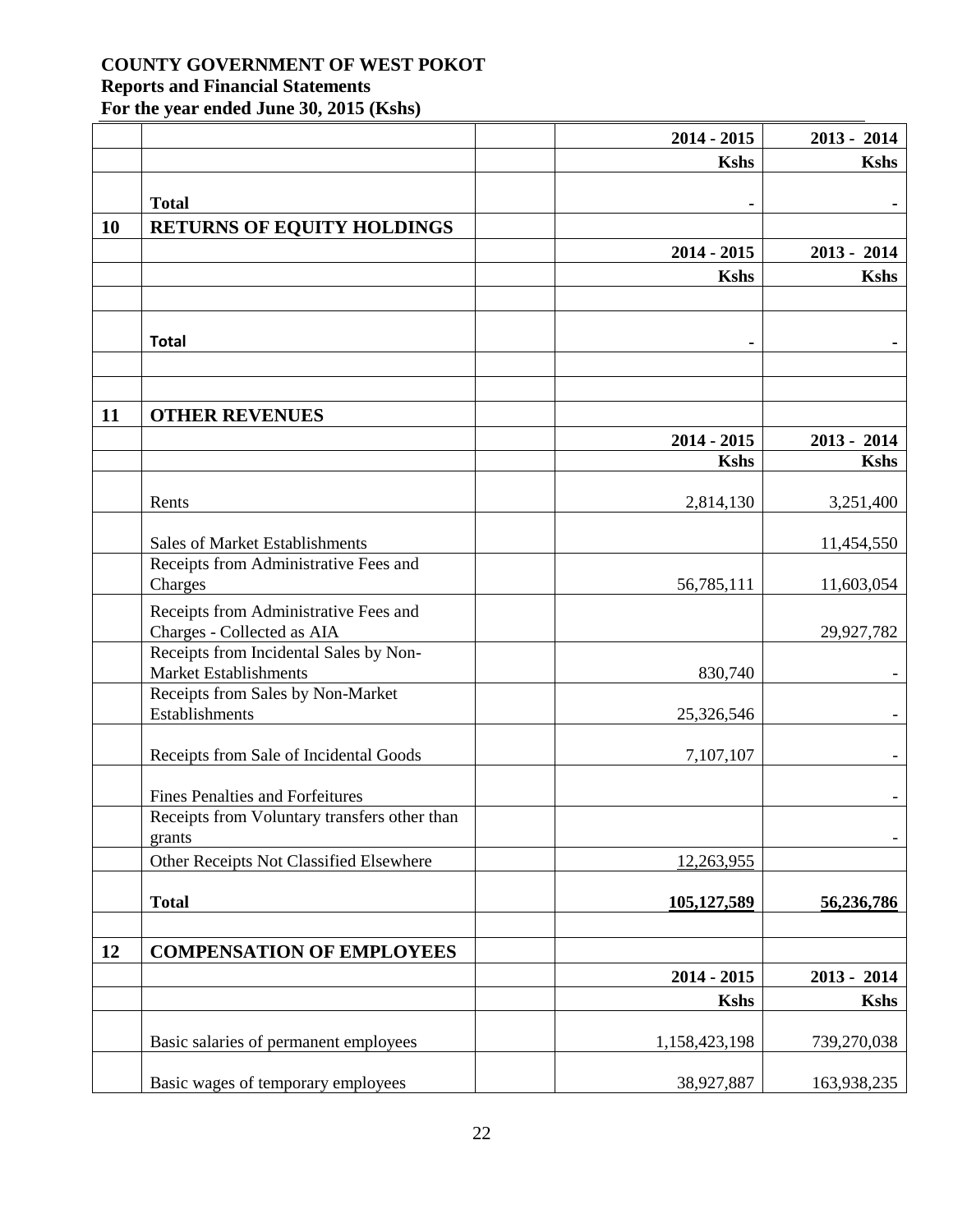|    | Personal allowances paid as part of salary                      | 84,812,068    | 16, 141, 546  |
|----|-----------------------------------------------------------------|---------------|---------------|
|    | <b>Total</b>                                                    | 1,282,163,153 | 919,349,819   |
|    |                                                                 |               |               |
| 13 | <b>USE OF GOODS AND SERVICES</b>                                |               |               |
|    |                                                                 | $2014 - 2015$ | $2013 - 2014$ |
|    |                                                                 | <b>Kshs</b>   | <b>Kshs</b>   |
|    | Utilities, supplies and services                                | 19,421,854    | 19,182,202    |
|    | Communication, supplies and services                            | 13,945,542    | 20,123,426    |
|    | Domestic travel and subsistence                                 | 198,162,514   | 86,178,948    |
|    | Foreign travel and subsistence                                  | 51,085,534    | 21,327,609    |
|    | Printing, advertising and information supplies<br>& services    | 27,683,598    | 19,279,031    |
|    | Rentals of produced assets                                      | 4,827,510     | 153,600       |
|    | Training expenses                                               | 60,989,624    | 45,536,561    |
|    | Hospitality supplies and services                               | 69,605,079    | 44,084,763    |
|    | Insurance costs                                                 | 16,482,174    |               |
|    | Specialised materials and services                              | 190,252,552   | 102,377,758   |
|    | Office and general supplies and services                        | 25,337,307    | 21,594,951    |
|    | <b>Fuel Oil and Lubricants</b>                                  | 75,811,448    | 62,474,680    |
|    | Other operating expenses                                        | 51,138,582    | 35,170,569    |
|    | Routine maintenance – vehicles and other<br>transport equipment | 37,640,234    | 6,855,000     |
|    | Routine maintenance – other assets                              | 14,897,441    | 94,031,387    |
|    |                                                                 |               |               |
|    | <b>Total</b>                                                    | 857,280,994   | 578,370,483   |
| 14 | <b>INTEREST PAYMENTS</b>                                        |               |               |
|    |                                                                 | $2014 - 2015$ | $2013 - 2014$ |
|    |                                                                 | <b>Kshs</b>   | Kshs          |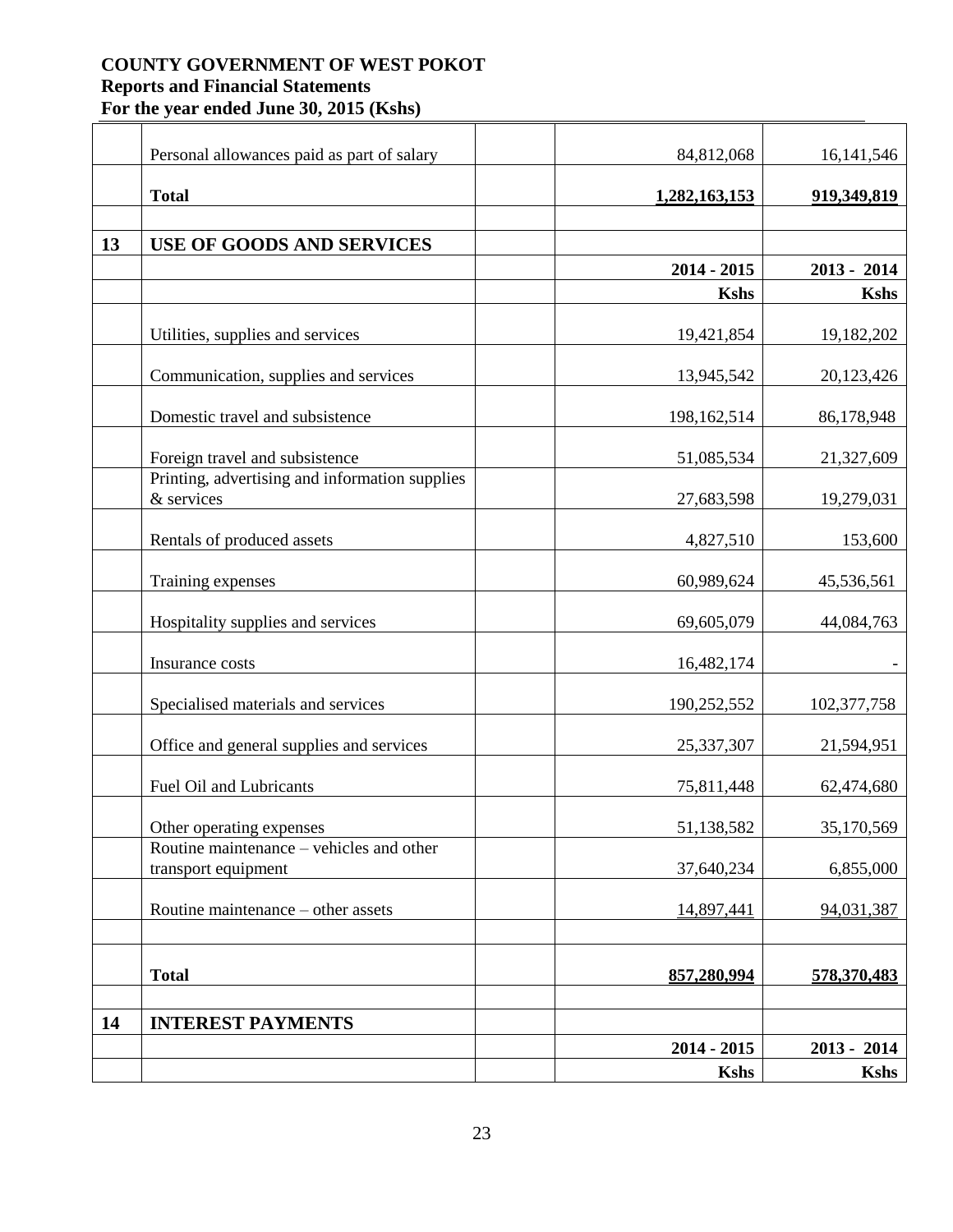|    | <b>Total</b>                                                    | ۰             |               |
|----|-----------------------------------------------------------------|---------------|---------------|
| 15 | <b>SUBSIDIES</b>                                                |               |               |
|    | <b>Description</b>                                              | $2014 - 2015$ | $2013 - 2014$ |
|    |                                                                 | <b>Kshs</b>   | <b>Kshs</b>   |
|    |                                                                 |               |               |
|    | <b>TOTAL</b>                                                    |               |               |
|    |                                                                 |               |               |
| 15 | <b>TRANSFER TO OTHER</b><br><b>GOVERNMENT ENTITIES</b>          |               |               |
|    | <b>Description</b>                                              | $2014 - 2015$ | $2013 - 2014$ |
|    |                                                                 | <b>Kshs</b>   | <b>Kshs</b>   |
|    | <b>Current Grants to Semi-Autonomous Government</b><br>Agencies |               |               |
|    |                                                                 | 28,609,614    |               |
|    |                                                                 |               |               |
|    | <b>TOTAL</b>                                                    | 28,609,614    |               |
| 16 | <b>OTHER GRANTS AND OTHER</b><br><b>PAYMENTS</b>                |               |               |
|    |                                                                 | $2014 - 2015$ | $2013 - 2014$ |
|    |                                                                 | <b>Kshs</b>   | <b>Kshs</b>   |
|    | Assistance to Farmers Wei Wei Irrigation<br>Scheme              |               | 5,204,000     |
|    | Emergency relief and refugee assistance                         | 33,380,846    | 8,838,365     |
|    | current transfers, grants(W.P C Bursary Educ<br>& Dev Funds     | 50,000,000    | 96,005,000    |
|    | current transfers, grants(W.P C Assembly<br>Mortgage Funds      | 50,000,000    | 48,240,000    |
|    |                                                                 | 50,000,000    | 32,160,000    |
|    | Current transfers, grants (W.P C Assembly<br>Car loan Funds.    | 57,378,560    |               |
|    | <b>Total</b>                                                    | 240,759,406   | 190,447,365   |
|    |                                                                 |               |               |
| 17 | <b>SOCIAL SECURITY BENEFITS</b>                                 |               |               |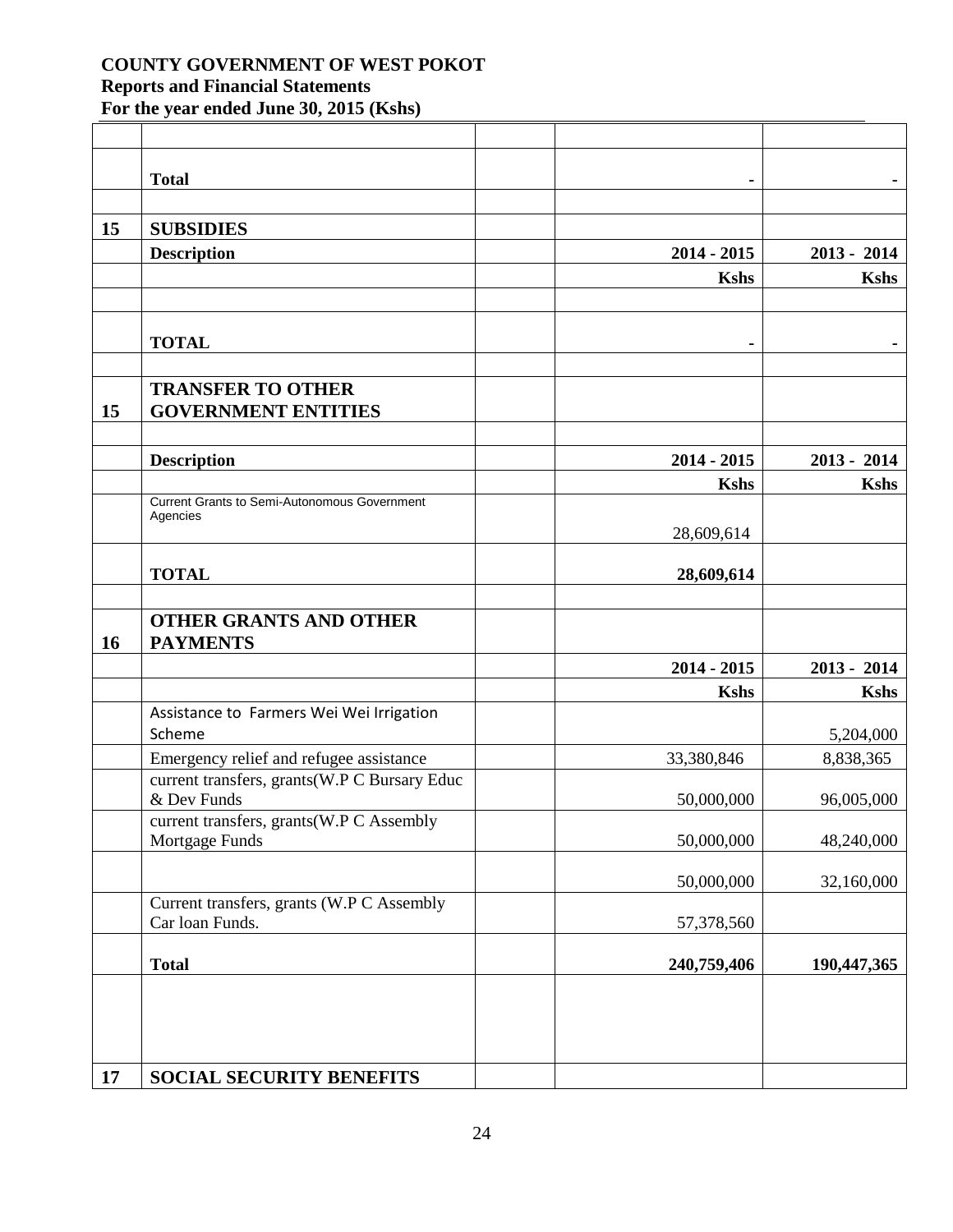|    |                                                      | $2014 - 2015$ | $2013 - 2014$ |
|----|------------------------------------------------------|---------------|---------------|
|    |                                                      | <b>Kshs</b>   | <b>Kshs</b>   |
|    | Gratuity . County public service board               | 5,353,642     |               |
|    |                                                      |               |               |
|    | <b>Total</b>                                         | 5,353,642     |               |
|    |                                                      |               |               |
| 18 | <b>ACQUISITION OF ASSETS</b>                         |               |               |
|    |                                                      | $2014 - 2015$ | $2013 - 2014$ |
|    |                                                      | <b>Kshs</b>   | <b>Kshs</b>   |
|    | <b>Non-Financial Assets</b>                          |               |               |
|    |                                                      |               |               |
|    | Purchase of Buildings                                |               |               |
|    |                                                      |               |               |
|    | <b>Construction of Buildings</b>                     | 562,566,468   | 117,248,727-  |
|    |                                                      |               |               |
|    | Refurbishment of Buildings                           | 27,438,991    | 68,866,842    |
|    | <b>Construction of Roads</b>                         |               | 317,957,330   |
|    |                                                      | 273,113,567   |               |
|    |                                                      |               |               |
|    | <b>Construction and Civil Works</b>                  | 465,913,813   | 182,711,053   |
|    | Overhaul and Refurbishment of Construction           |               |               |
|    | and Civil Works                                      |               | 5,424,394     |
|    | Purchase of Vehicles and Other Transport             |               |               |
|    | Equipment                                            | 98,976,543    | 189,200,952   |
|    | Overhaul of Vehicles and Other Transport             |               |               |
|    | Equipment                                            |               | 1,789,670     |
|    | Purchase of Household Furniture and                  |               |               |
|    | General Equipment                                    | 49,470        |               |
|    | Purchase of Office Furniture and General             |               |               |
|    | Equipment                                            | 9,526,499     | 8,642,105     |
|    |                                                      |               |               |
|    |                                                      |               |               |
|    | Purchase of ICT Equipment                            | 10,473,199    | 11,516,529    |
|    |                                                      |               |               |
|    | Purchase of Specialised Plant, Equipment and         |               |               |
|    | Machinery<br>Rehabilitation and Renovation of Plant, | 192,841,489   | 191,705,103   |
|    | Machinery and Equip.                                 |               |               |
|    |                                                      |               |               |
|    | Purchase of Certified Seeds, Breeding Stock          |               |               |
|    | and Live Animals                                     | 18,601,764    | 3,356,600     |
|    |                                                      |               |               |
|    | Research, Studies, Project Preparation,              |               |               |
|    | Design & Supervision                                 | 13,515,400    | 17,093,992    |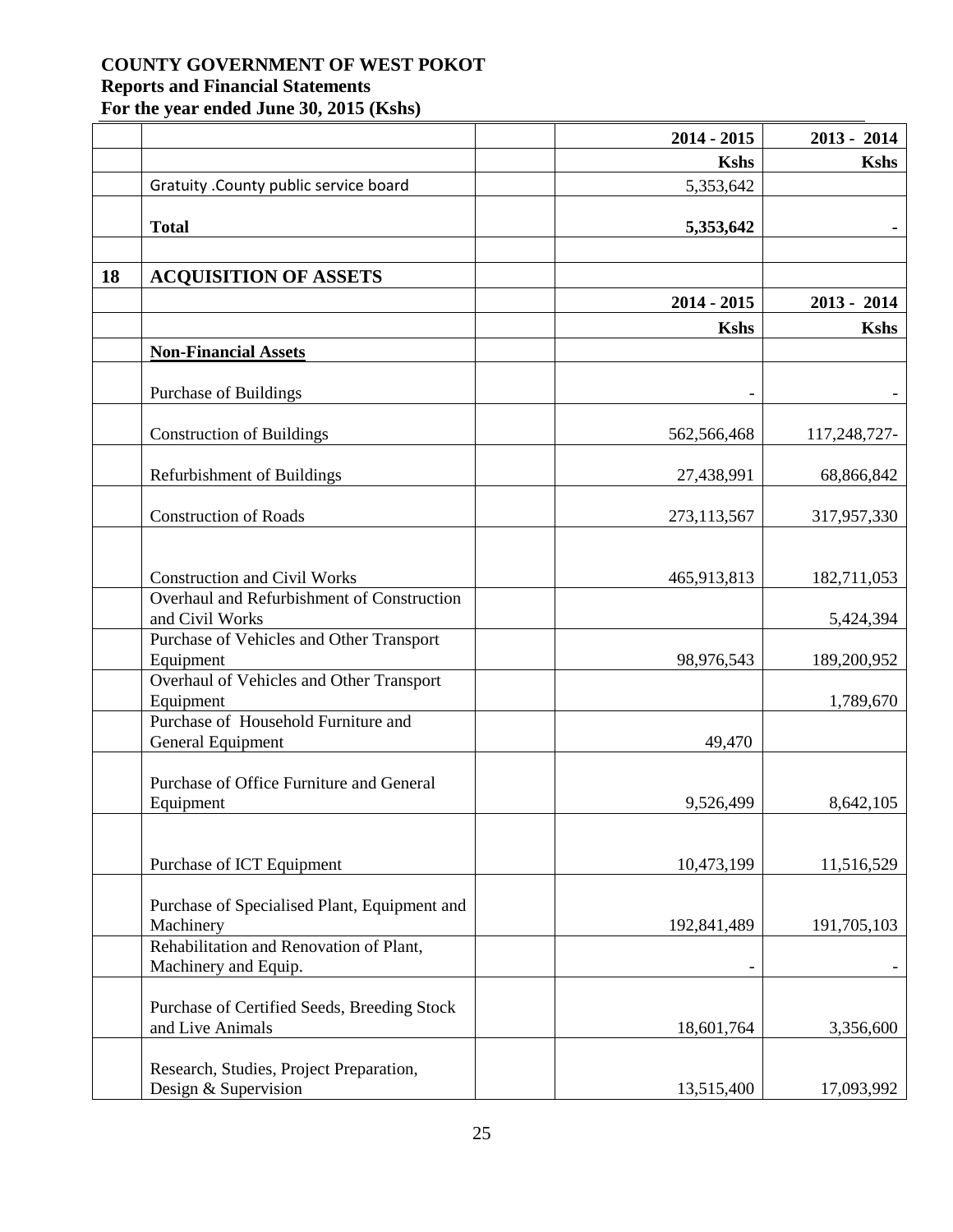|     | Rehabilitation of Civil Works                                                  |        | 5,401,664                    |                              |
|-----|--------------------------------------------------------------------------------|--------|------------------------------|------------------------------|
|     | Acquisition of Strategic Stocks and<br>commodities                             |        | 17,000,000                   |                              |
|     | Acquisition of Land                                                            |        |                              |                              |
|     | <b>Acquisition of Intangible Assets</b>                                        |        |                              |                              |
|     | <b>Financial Assets</b>                                                        |        | $\overline{a}$               |                              |
|     |                                                                                |        |                              |                              |
|     | <b>Total</b>                                                                   |        | 1,695,218,867                | 1,115,513,297                |
| 19  | FINANCIAL COSTS, INCLUDING<br><b>LOAN INTEREST</b>                             |        |                              |                              |
|     |                                                                                |        | $2014 - 2015$                | $2013 - 2014$                |
| 20  | <b>REPAYMENT OF PRINCIPAL ON</b><br>DOMESTIC LENDING AND ON-<br><b>LENDING</b> |        |                              |                              |
|     |                                                                                |        | $2014 - 2015$                | $2013 - 2014$                |
|     |                                                                                |        | <b>Kshs</b>                  | <b>Kshs</b>                  |
|     | <b>Total</b>                                                                   |        | ٠                            |                              |
| 21  | <b>OTHER EXPENSES</b>                                                          |        |                              |                              |
|     |                                                                                |        | $2014 - 2015$                | $2013 - 2014$                |
|     |                                                                                |        | <b>Kshs</b>                  | <b>Kshs</b>                  |
| 22A | <b>Bank Accounts</b>                                                           |        |                              |                              |
|     |                                                                                |        |                              |                              |
|     | Name of Bank, Account No. & currency                                           | Amount | $2014 - 2015$<br><b>Kshs</b> | $2013 - 2014$<br><b>Kshs</b> |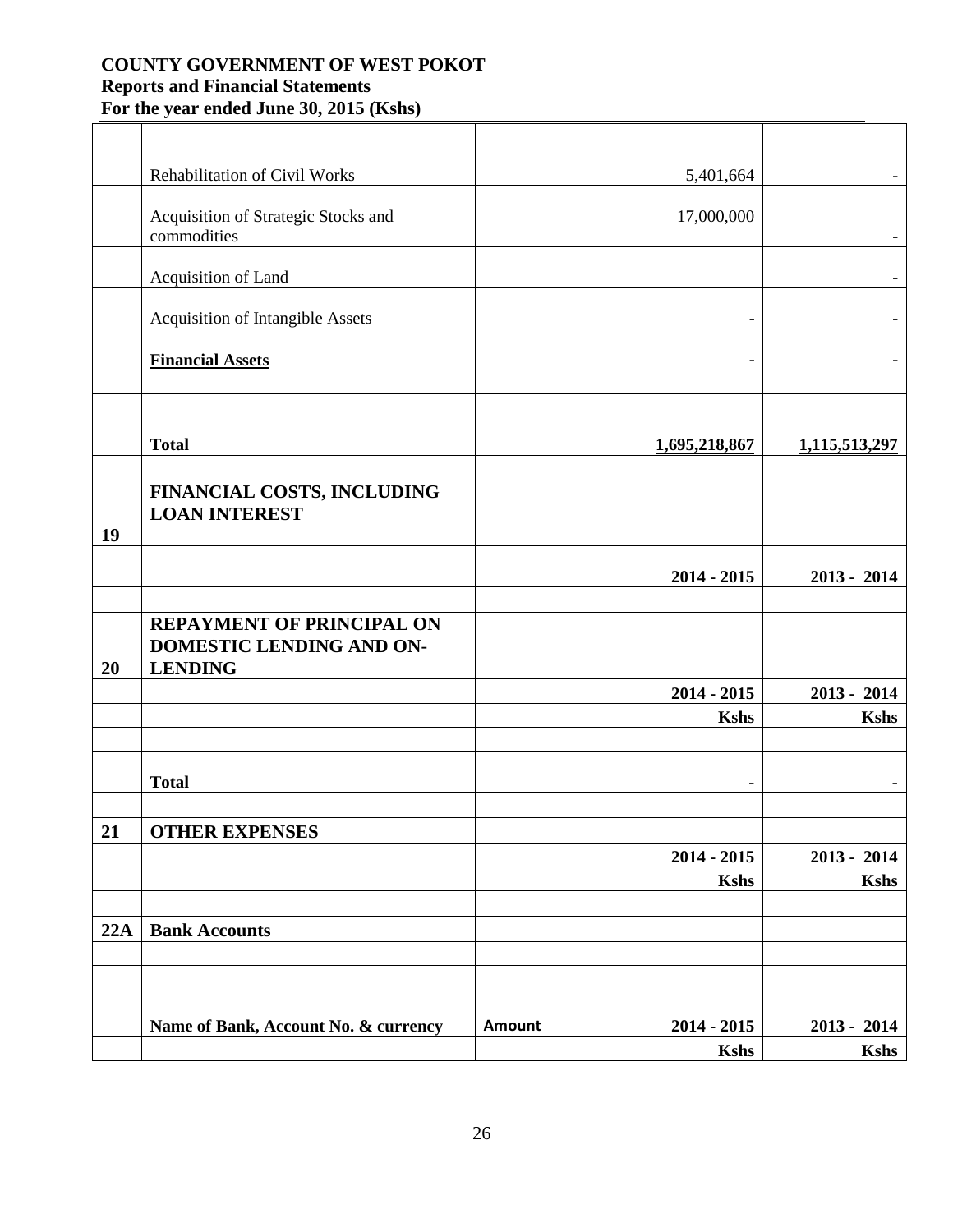| Central bank of Kenya, Ac no. 1000171577                                          | <b>KSH</b> |             |             |
|-----------------------------------------------------------------------------------|------------|-------------|-------------|
| (Kshs) WP County Revenue Funds.                                                   |            | 200,927,591 | 244,523,878 |
| Central bank of Kenya, Ac no. 1000171127                                          |            |             |             |
| (Kshs) WP County Recurrent A/C.                                                   | <b>KSH</b> | 51,234      | 86,238,471  |
|                                                                                   |            |             |             |
| Central bank of Kenya, Ac no. 1000171038                                          |            |             |             |
| (Kshs) WP County Development A/C                                                  | <b>KSH</b> | 70,060      | 23,622,569  |
| Kenya Commercial bank, Ac no. 1144889057                                          |            |             |             |
| (Kshs) WP County Roads, work& trans                                               | <b>KSH</b> |             | 3,744       |
| Kenya Commercial bank, Ac no. 1144891515                                          |            |             |             |
| (Kshs) WP County Finance , Econ planning                                          | <b>KSH</b> |             | 1,122       |
| Kenya Commercial bank, Ac no.                                                     |            |             |             |
| 1144891345(Kshs) WP County Tourism                                                |            |             |             |
| Sport & Culture                                                                   | <b>KSH</b> | 541         | 1,673       |
|                                                                                   |            |             |             |
| Kenya Commercial bank, Ac no. 1144891264<br>(Kshs)WP County Water &environment    | <b>KSH</b> | 3,925       | 20,847      |
|                                                                                   |            |             |             |
| Kenya Commercial bank, Ac no. 1140770845                                          |            |             |             |
| (Kshs)WP County Operations & S Imprest.                                           | <b>KSH</b> | 1,907       | 12,329      |
|                                                                                   |            |             |             |
| Kenya Commercial bank, Ac no. 1144891140                                          |            |             |             |
| (Kshs) WP County Lands, Phy plan Hse                                              | <b>KSH</b> | 5,000       | 4,356       |
| Kenya Com mercial bank, Ac no.                                                    |            |             |             |
| 1144890845 (Kshs) WP County Trade Ind &                                           |            |             |             |
| Energy                                                                            | <b>KSH</b> |             | 9,905       |
|                                                                                   |            |             |             |
| Kenya Commercial bank, Ac no. 1144890047                                          |            |             |             |
| (Kshs) WP County Livestock Fsh, Co-op<br>Kenya Commercial bank, Ac no. 1144889855 | <b>KSH</b> | 2,177       | 1,702       |
| (Kshs) WP County Agriculture & Irrigation                                         | <b>KSH</b> |             | 85,579      |
|                                                                                   |            |             |             |
| Kenya Commercial bank, Ac no. 1144889782                                          |            |             |             |
| (Kshs) WP County Education & ICT                                                  | <b>KSH</b> | 2,858       | 2,175       |
|                                                                                   |            |             |             |
| Kenya Commercial bank, Ac no. 1144889340                                          |            |             |             |
| (Kshs) WP County Health & sanitation.                                             | <b>KSH</b> | 674         | 7,557       |
| Kenya Commercial bank, Ac no.                                                     |            |             |             |
| 1144887860(Kshs)WP county Office of                                               |            |             |             |
| Governor<br>Kenya Commercial bank, Ac no.                                         | <b>KSH</b> | 4,450       | 4,450       |
| 1140770780(Kshs)WP County Revenue                                                 |            |             |             |
| Collection                                                                        | <b>KSH</b> | 891,906     | 3,000       |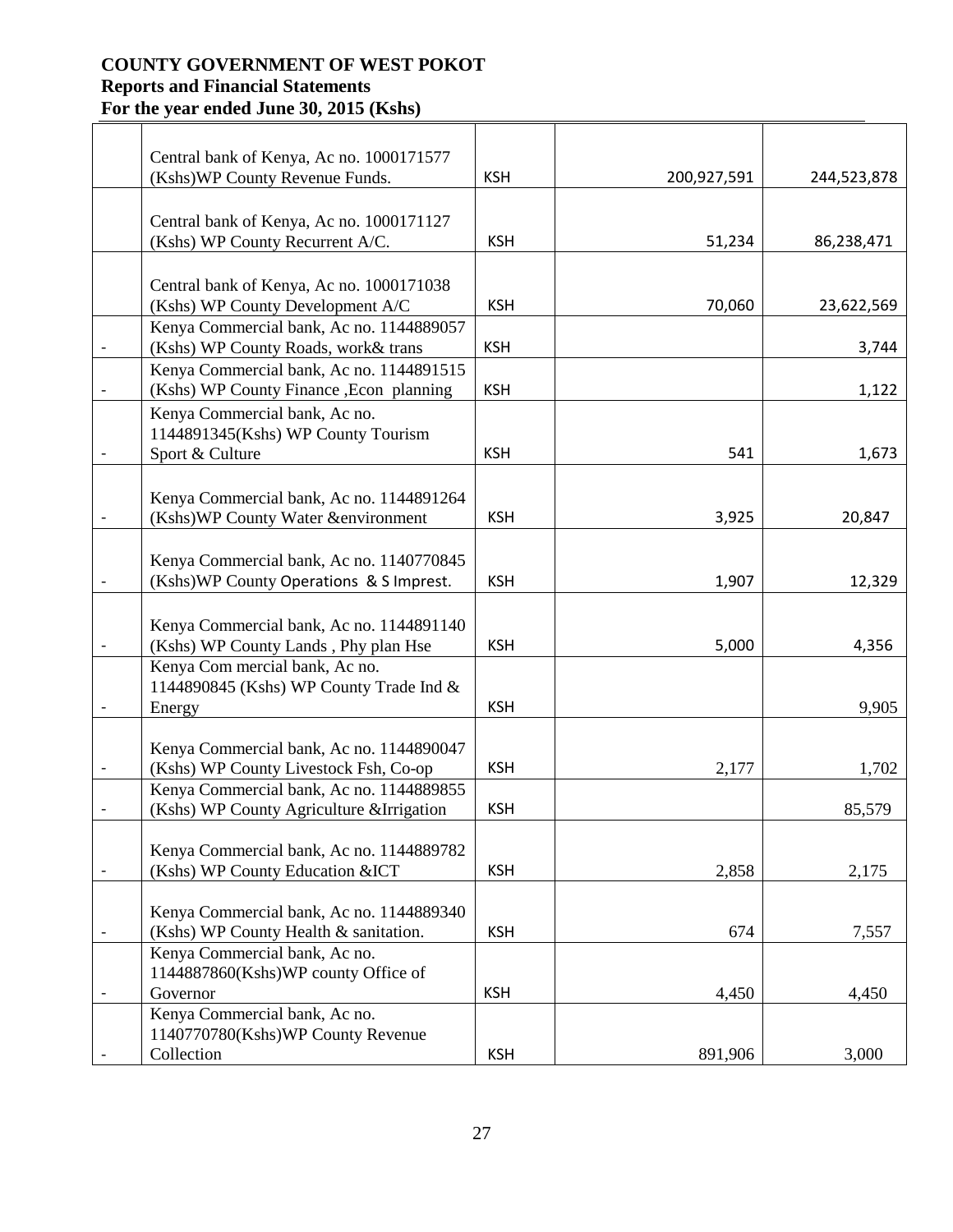|     | Kenya Commercial bank, Ac no. 114041589<br>(Kshs)WP county Assembly | <b>KSH</b> | 57,296                       | 433,380                      |
|-----|---------------------------------------------------------------------|------------|------------------------------|------------------------------|
|     |                                                                     |            |                              |                              |
|     | Equity bank<br>Ac no<br>1070260824340(Kshs)                         | <b>KSH</b> | 1,471,666                    | 604,144                      |
|     |                                                                     |            |                              |                              |
|     |                                                                     |            |                              |                              |
|     | <b>Total</b>                                                        | <b>KSH</b> | 203,491,284                  | 355,580,879                  |
|     |                                                                     |            |                              |                              |
|     | <b>Cash in hand</b>                                                 |            |                              |                              |
|     |                                                                     |            |                              |                              |
| 22B |                                                                     |            | $2014 - 2015$<br><b>Kshs</b> | $2013 - 2014$<br><b>Kshs</b> |
|     |                                                                     |            |                              |                              |
|     |                                                                     |            |                              |                              |
|     | Operations cash book                                                |            | 5,826                        | 11,622                       |
|     | Finance & Economic planning cash book                               |            |                              | 7,654                        |
|     | Health & Sanitation cash book                                       |            |                              | 1,049                        |
|     |                                                                     |            |                              |                              |
|     | Education & ICT cash book                                           |            |                              | 2,825                        |
|     | Roads Public Works & Transport cash book                            |            |                              | 10,112                       |
|     |                                                                     |            |                              |                              |
|     | Agriculture & Irrigation cash book                                  |            | 262                          | 8,786                        |
|     | Livestock, Fisheries &Co-op cash book                               |            |                              | 1,155                        |
|     | Trade, Industry & Energy cash book                                  |            |                              | 280                          |
|     | Lands Physical Planning & Housing cash<br>book                      |            |                              |                              |
|     | Water, Environment & N res cash book                                |            |                              | 56,144                       |
|     | Tourism Culture Sport &so Dev. Cash book                            |            |                              | 327                          |
|     | <b>County Assembly</b>                                              |            | 266                          | 78                           |
|     |                                                                     |            |                              |                              |
|     |                                                                     |            |                              |                              |
|     | <b>Total</b>                                                        |            | 6,354                        | 106,586                      |
|     |                                                                     |            |                              |                              |
|     |                                                                     |            |                              |                              |
|     | Cash equivalents (short-term deposits)                              |            |                              |                              |
|     |                                                                     |            |                              |                              |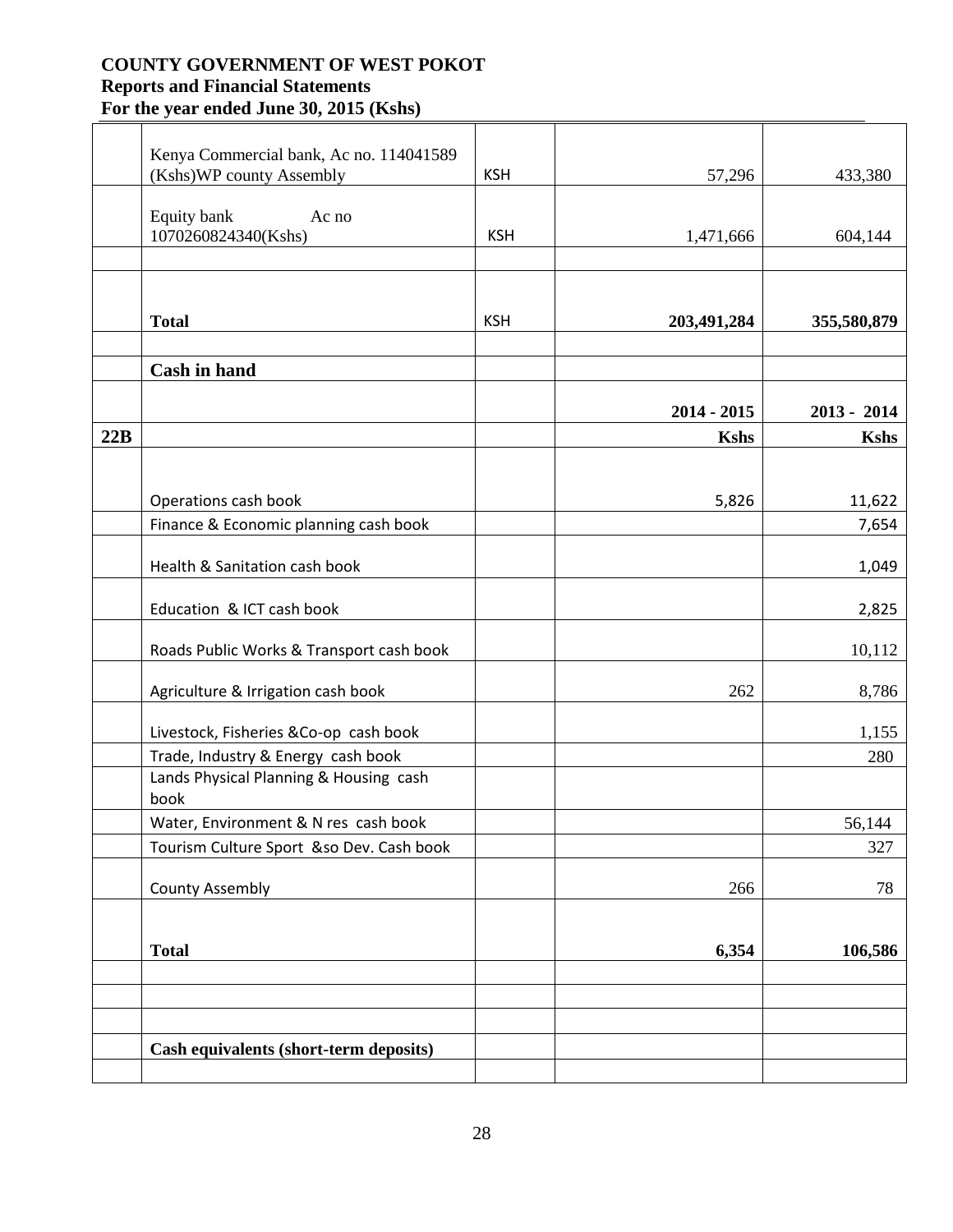# **COUNTY GOVERNMENT OF WEST POKOT**

# **Reports and Financial Statements**

**For the year ended June 30, 2015 (Kshs)**

|     |                                       | <b>Amount</b> |                          |                |
|-----|---------------------------------------|---------------|--------------------------|----------------|
|     |                                       | in            |                          |                |
|     |                                       | foreign       |                          |                |
| 22C | Name of Bank, Account No. & currency  | currency      | $2014 - 2015$            | $2013 - 2014$  |
|     |                                       |               | <b>Kshs</b>              | <b>Kshs</b>    |
|     | <b>Total</b>                          |               |                          |                |
|     |                                       |               |                          |                |
|     | <b>ACCOUNTS RECIVEBLES-</b>           |               |                          |                |
| 23  | <b>OUTSTANDING IMPREST</b>            |               |                          |                |
|     | <b>Name of Officer or Institution</b> | <b>Amount</b> | <b>Balance</b>           | <b>Balance</b> |
|     |                                       | <b>Taken</b>  |                          |                |
|     |                                       |               |                          |                |
|     | <b>Total</b>                          |               |                          |                |
|     |                                       |               | $\blacksquare$           |                |
|     |                                       |               |                          |                |
|     |                                       |               |                          |                |
|     |                                       |               |                          |                |
|     |                                       |               |                          |                |
| 24  | <b>ACCOUNTS PAYABLES-DEPOSITS</b>     |               | <b>Kshs</b>              | <b>Kshs</b>    |
|     | Kenya Commercial bank, Ac no.         |               |                          |                |
|     | 1164634089(Kshs) Retention from       |               |                          |                |
|     | contractors                           |               | 87,112,763               |                |
|     |                                       |               |                          |                |
|     |                                       |               | $\overline{\phantom{0}}$ |                |
|     |                                       |               |                          |                |
|     |                                       |               |                          |                |
|     |                                       |               |                          |                |
|     |                                       |               |                          |                |
|     | <b>Total</b>                          |               | 87,112,763               |                |
|     |                                       |               |                          |                |
|     |                                       |               |                          |                |
| 25  | <b>BALANCES BROUGHT FORWARD</b>       |               |                          |                |
|     |                                       |               | $2014 - 2015$            | 2013 - 2014    |
|     |                                       |               | <b>Kshs</b>              | <b>Kshs</b>    |
|     |                                       |               |                          |                |
|     | <b>Bank</b> accounts                  |               | 355,580,879              | 9,111,955      |
|     |                                       |               |                          |                |
|     | Cash in hand                          |               | 106,586                  | 8,579          |
|     |                                       |               |                          |                |
|     |                                       |               |                          |                |
|     |                                       |               |                          |                |
|     | <b>Total</b>                          |               | 355,687,465              | 9,120,534      |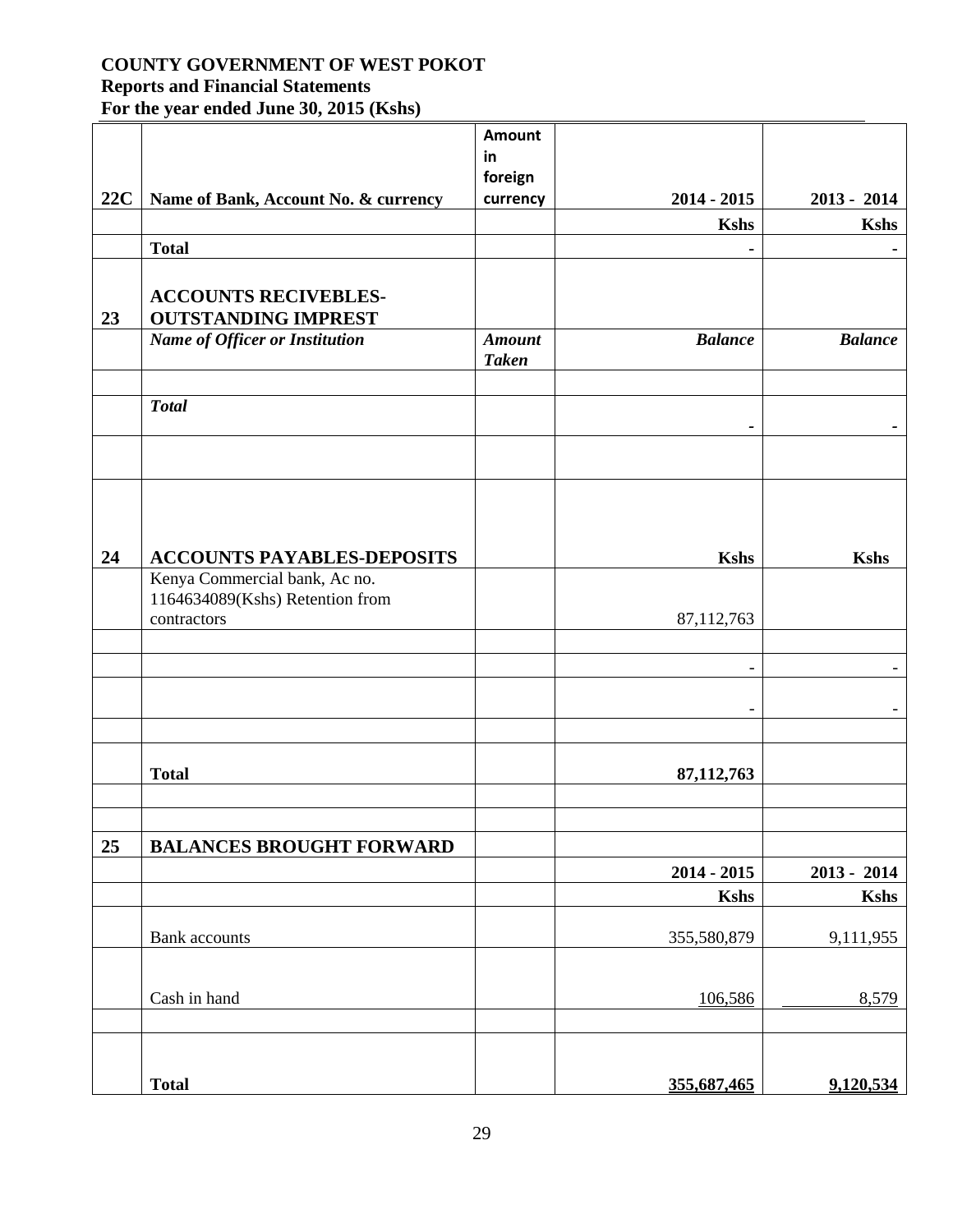|    | PRIOR YEAR ADJUSTMENT                       |                          |               |
|----|---------------------------------------------|--------------------------|---------------|
|    |                                             |                          |               |
|    |                                             | $2014 - 2015$            | $2013 - 2014$ |
| 26 |                                             | <b>Kshs</b>              | <b>Kshs</b>   |
|    | <b>Bank</b> accounts                        |                          |               |
|    | Cash in hand                                | $\overline{\phantom{0}}$ |               |
|    | Cash equivalents (short-term deposits)      | $\blacksquare$           |               |
|    |                                             |                          |               |
|    |                                             |                          |               |
| 27 | PENDING BILLS                               |                          |               |
|    |                                             | $2014 - 2015$            | $2013 - 2014$ |
|    |                                             | <b>Kshs</b>              | <b>Kshs</b>   |
|    |                                             |                          |               |
|    | Construction of buildings                   | 98,768,540               | 68,899,342    |
|    | construction of civil works                 | 62,233,838               | 58, 555, 313  |
|    | <b>Construction of Roads - Access Roads</b> |                          |               |
|    |                                             | 35,714,154               | 86,955,033    |
|    | Refurbishment of Non-Residential Buildings  |                          |               |
|    |                                             | 1,740,290                | 11,466,891    |
|    |                                             |                          |               |
|    | supply of goods                             | 103,173,478              | 73,809,244    |
|    | Land purchase for stadium                   | 5,150,000                |               |
|    |                                             |                          |               |
|    | <b>Total</b>                                | 306,780,299              | 299,685,824   |
|    |                                             |                          |               |